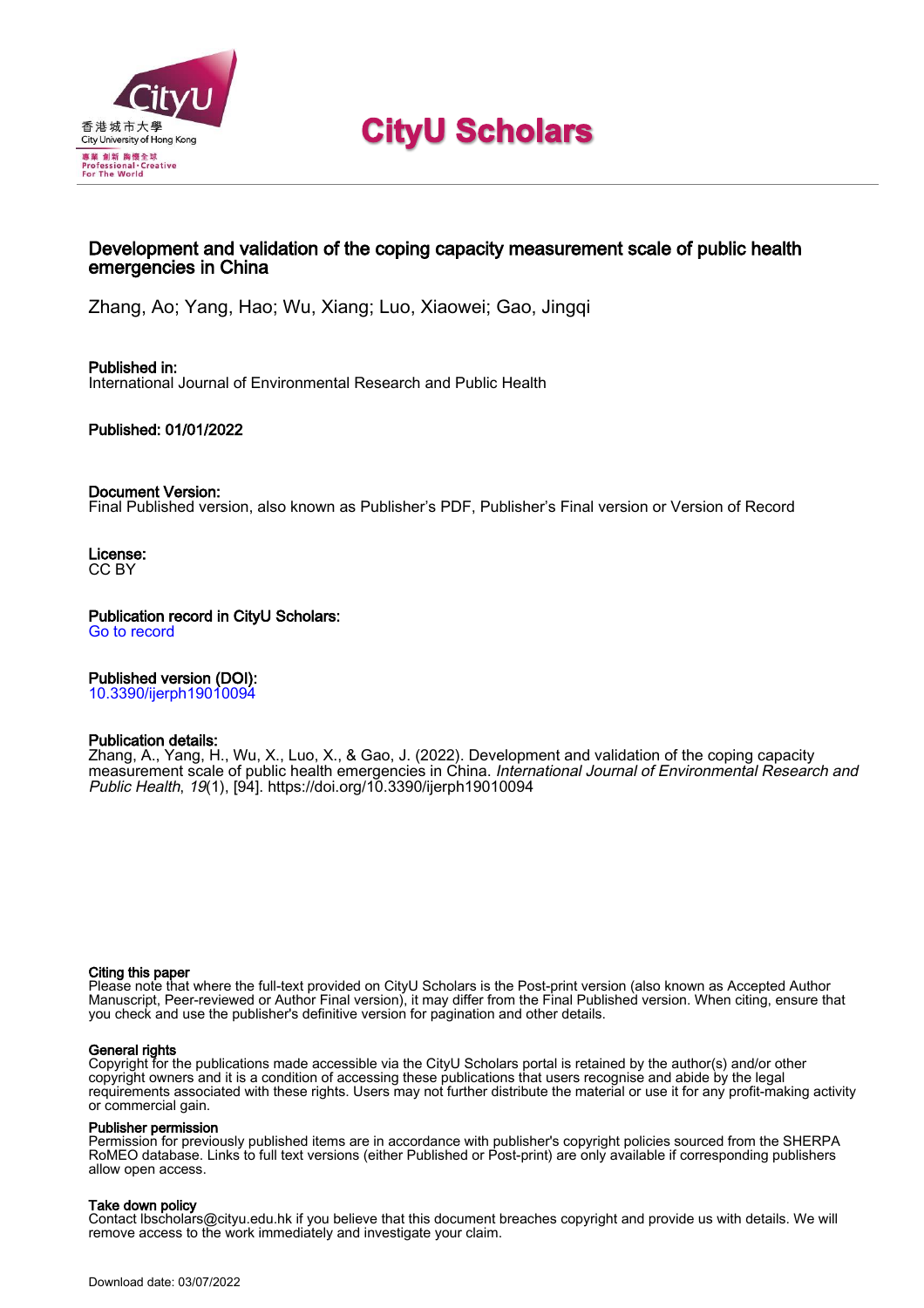



# *Article* **Development and Validation of the Coping Capacity Measurement Scale of Public Health Emergencies in China**

**Ao Zhang <sup>1</sup> , Hao Yang 1,\*, Xiang Wu <sup>1</sup> [,](https://orcid.org/0000-0001-6317-8832) Xiaowei Luo [2](https://orcid.org/0000-0002-9360-7308) and Jingqi Gao [1](https://orcid.org/0000-0003-4239-4004)**

- School of Engineering and Technology, China University of Geosciences, Beijing 100083, China; 2002200096@cugb.edu.cn (A.Z.); wuxiang@cugb.edu.cn (X.W.); 2002190082@cugb.edu.cn (J.G.)
- <sup>2</sup> Department of Architecture and Civil Engineering, City University of Hong Kong, Hong Kong 999077, China; xiaowluo@cityu.edu.hk
- **\*** Correspondence: yanghao@cugb.edu.cn; Tel.: +86-1381-027-5339

**Abstract:** Public health emergency coping capacity has been an important direction in crisis research in recent years. The use of the public health emergency coping capacity scale to evaluate the public's response and feelings regarding public health emergencies is one of the essential ways to improve the effectiveness of public health emergency response. Based on literature research, this paper constructed the theoretical dimension of public health emergency coping ability and completed the development of the items of the initial scale in China. After using SPSS 22.0-conducted exploratory factor analysis, confirmatory factor analysis, and reliability test, the scale dimensions and items were deleted and optimized. The final public health emergency coping capacity measurement scale in China included 12 items and four dimensions. The results showed that the developed scale has high reliability and validity, which is helpful for the relevant personnel to understand the level of public health emergency coping ability and provides an essential basis for timely and accurate emergency prevention and control interventions.

**Keywords:** coping ability; public health emergencies; scale development



**Citation:** Zhang, A.; Yang, H.; Wu, X.; Luo, X.; Gao, J. Development and Validation of the Coping Capacity Measurement Scale of Public Health Emergencies in China. *Int. J. Environ. Res. Public Health* **2022**, *19*, 94. [https://](https://doi.org/10.3390/ijerph19010094) [doi.org/10.3390/ijerph19010094](https://doi.org/10.3390/ijerph19010094)

Academic Editors: Ivo Iavicoli and Paul B. Tchounwou

Received: 11 November 2021 Accepted: 21 December 2021 Published: 23 December 2021

**Publisher's Note:** MDPI stays neutral with regard to jurisdictional claims in published maps and institutional affiliations.



**Copyright:** © 2021 by the authors. Licensee MDPI, Basel, Switzerland. This article is an open access article distributed under the terms and conditions of the Creative Commons Attribution (CC BY) license [\(https://](https://creativecommons.org/licenses/by/4.0/) [creativecommons.org/licenses/by/](https://creativecommons.org/licenses/by/4.0/)  $4.0/$ ).

# **1. Introduction**

Public health emergencies are unpredictable and can cause significant material and economic losses. They are related to national security, social stability, people's health, and the long-term and stable development of the world's economy and society. Coping ability is the ability of individuals to solve problems in everyday life at minimal cost and refers to the adaptability of individuals' intuition, cognition, emotions, and behaviors [\[1\]](#page-15-0), and can be reflected by individuals' behaviors; usually changes in personal ways of thinking, emotions, and behaviors that occur when individuals are challenged by environmental needs, individual needs, expectations, and goals [\[2\]](#page-15-1). Current research related to coping capacity focuses on psychology [\[3–](#page-15-2)[5\]](#page-15-3), disaster control [\[6](#page-15-4)[,7\]](#page-16-0), educational theory and educational management [\[8\]](#page-16-1). Although it is difficult to avoid public health emergencies, improving the ability to respond, mastering the relevant knowledge and skills, and taking appropriate measures quickly and in a timely manner will play an invaluable role in the onset of a crisis. Currently, as COVID-19 is a global pandemic public health emergency, whether the public has a high coping capacity during the pandemic determines whether they can quickly adapt to many changes during the outbreak. In the current situation, it seems that the public's cognition of emergencies is insufficient. From college students with high levels of knowledge and culture, to front-line medical and nursing staff to the general public, all lack emergency response knowledge to varying degrees [\[9\]](#page-16-2), and their ability to cope with emergencies is generally low. Therefore, it is of great significance to quantitatively evaluate the public's ability to respond to public health emergencies. However, there are few coping capacity measurement scales for public health emergencies. There are still many questions as to whether the existing coping capacity measurement scales can be fully applicable to the specific environment of public health events.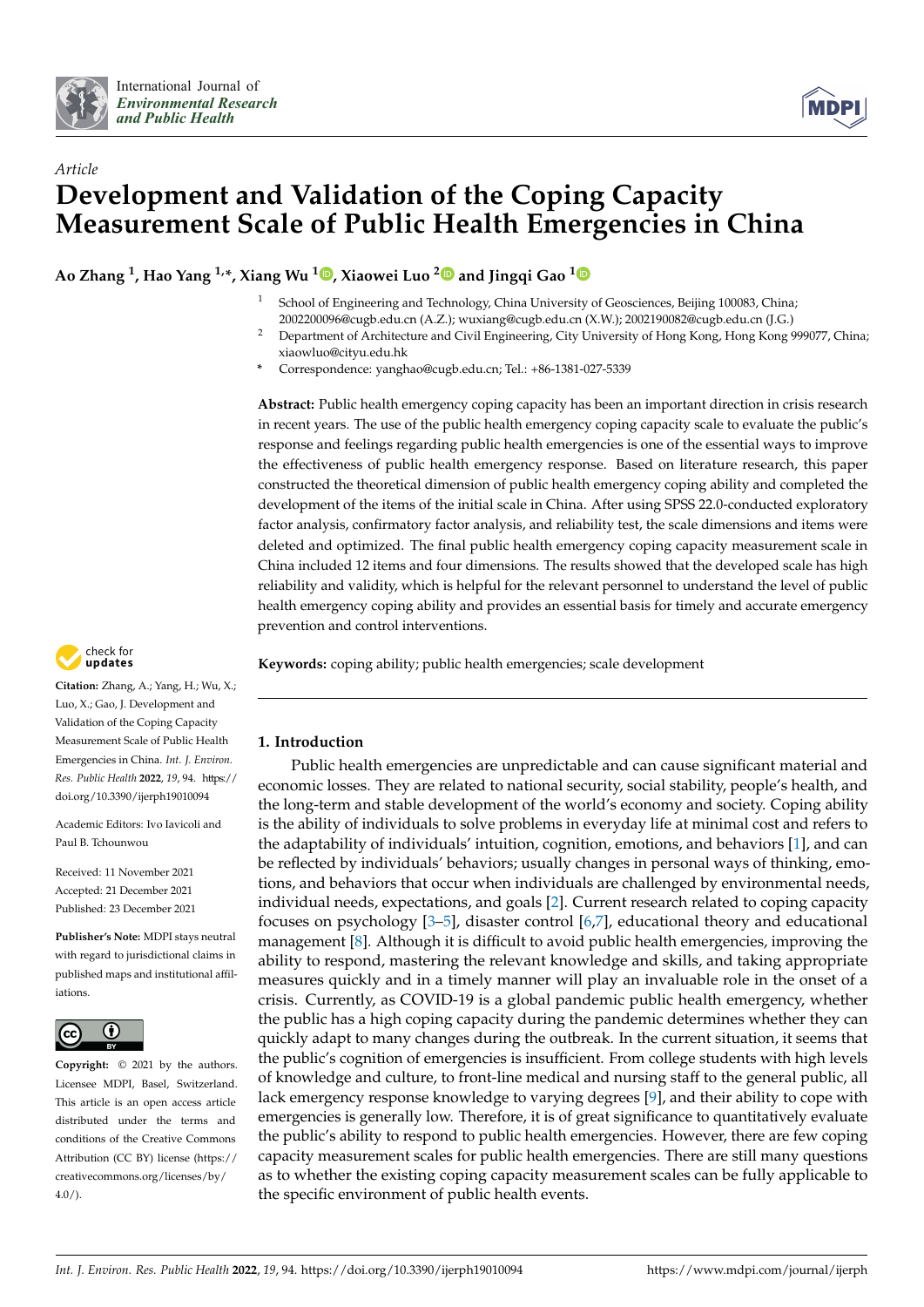Public health emergency coping research has attracted much attention since SARS, especially after the COVID-19 outbreak in 2020. Most scholars have discussed the public's emergency awareness, psychological state and emergency management ability. Rana et al. [\[10\]](#page-16-3) selected Pakistan as the case study area and designed a 40-item questionnaire, aiming to understand gender differences in COVID-19 risk perception and coping mechanisms; Yin and Ni [\[11\]](#page-16-4) believed that the effect of COVID-19 on the emotions or behaviors of employees in tourism companies is worth studying, revealing that the intensity of COVID-19 events indirectly affects coping behavior through fear of external threats or psychological security, and that supervisor safety support moderates the effect of psychological safety on this coping behavior. Chen, Zou and Gao [\[12\]](#page-16-5) investigated the risk and protective factors of psychological distress among Hubei during the peak of the pandemic, and concluded that various stressors related to the new coronavirus outbreak, including risk disclosure, limited access to medical care, inadequate basic supplies, reduced income, overexposure to coronavirus-related information, and perceived discrimination, were associated with psychological stress. Moreover, individual scholars focused on establishing and improving emergency mechanisms and medical protection. Minyoung [\[13\]](#page-16-6) summarized and analyzed the shortage of healthcare resources, the redistribution of healthcare capacity, reuse of hospitals, and close cooperation between the government and the healthcare commission during the COVID-19 outbreak in South Korea. Another study explored the issue of civic engagement. Zhao et al. [\[14\]](#page-16-7) conducted in-depth semi-structured interviews with nursing staff to explore the challenges and coping strategies experienced by nursing staff during COVID-19 in China, arguing that different groups encountered different sources of pressure and adopted different coping strategies to fulfill their responsibilities. It is worth mentioning that many studies on COVID-19 have tried to capture the pulse of the nation, and different scholars have used different data sources: Porcher and Renault [\[15\]](#page-16-8) constructed a novel database containing hundreds of thousands of geotagged messages related to the COVID-19 pandemic sent on Twitter, then analyzed the number of tweets containing various keywords to capture social distancing beliefs and concluded that an increase in the Twitter index of social distancing on the previous day was associated with a decrease in mobility on the following day; Brodeur, Clark, Fleche, and Powdthavee [\[16\]](#page-16-9) used Google Trends data to test whether COVID-19 and the associated lockdowns implemented in Europe and America led to changes in well-being-related search terms by using differencein-differences and a regression discontinuity design, and this lead to the conclusion that people's mental health may have been severely affected by the pandemic and lockdown. It is evident that the outbreak of the COVID-19 pandemic has focused scholars' attention on the study of response capacity to public health emergencies. However, the development of its measurement tools remains a minority in terms of research.

In terms of coping ability, most of the studies focus on coping ability for a specific group. In contrast, coping ability here primarily refers to addressing all challenges and obstacles in a general and non-directive way. Bode et al. [\[5\]](#page-15-3) conducted a four-phase group intervention aimed at improving positive coping skills in people aged 50 to 75 years and investigated the positive and negative side effects and differential effects of this educational program. Ito, Seo, Maeno, Ogawa, and Maeno [\[17\]](#page-16-10) investigated whether Consistency of indicators of stress coping capacity (SOC) could be used to predict depression two years after the beginning of clinical training in Japan through a questionnaire survey. Mahbobeh [\[18\]](#page-16-11) randomly selected 642 college students to answer two questionnaires to test the validity and reliability of the coping response scale for Iranian college students. The other studies investigate the coping ability of the public, relevant institutions and government departments to natural disasters. Ting, Linsheng, Shaohong, Jiangbo, and Binggan [\[19\]](#page-16-12) proposed an evaluation method for natural disaster response capability, attempting to quantify the natural disaster response capability to disaster levels and applying it to typhoon prevention and response. Walkling and Haworth [\[20\]](#page-16-13) conducted in-depth interviews with 12 retired populations in flood risk areas in North Wales, UK, to determine risk perception, coping ability and risk communication preference, to understand the risk experience of the elderly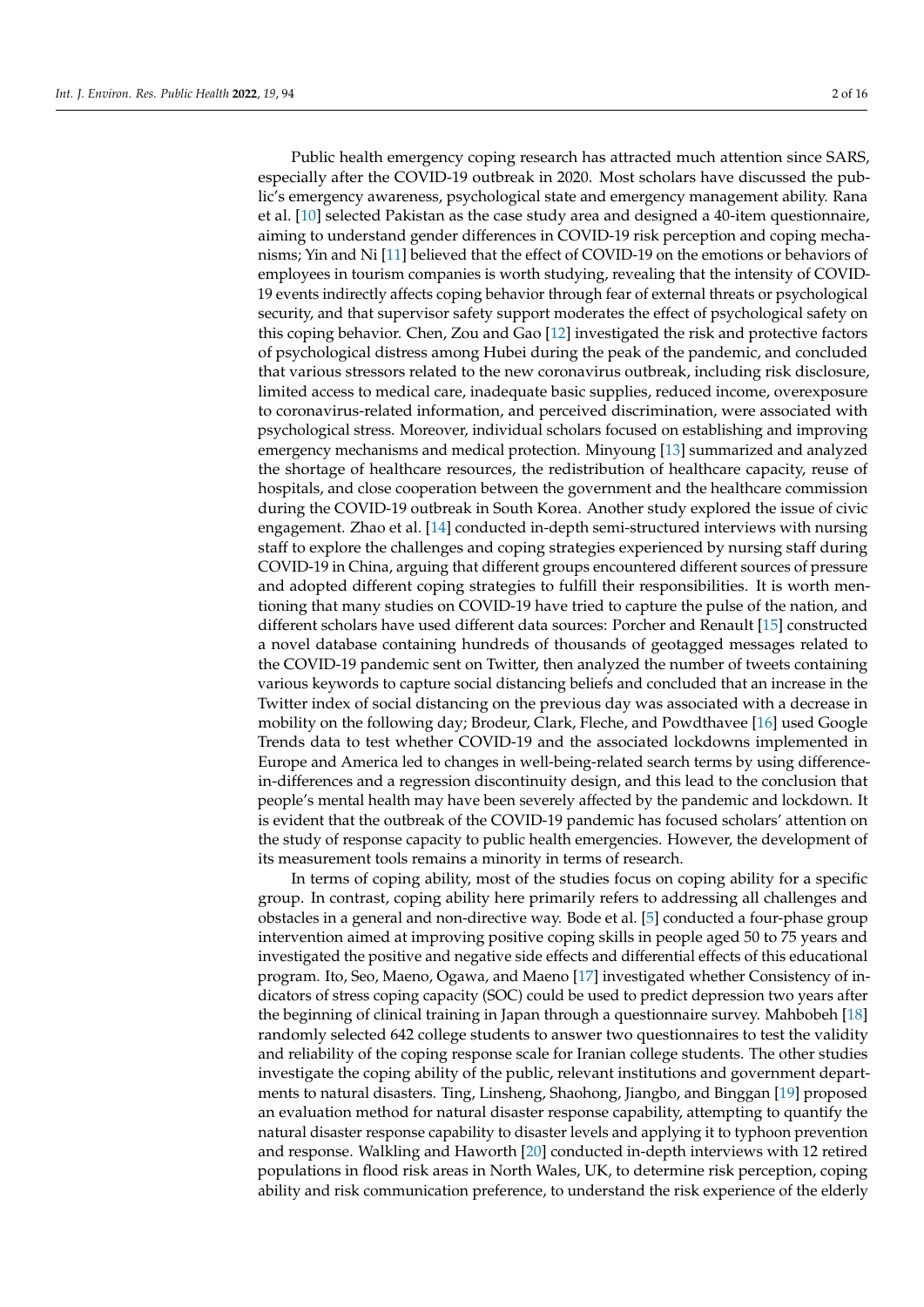in more detail and provide information for disaster risk reduction (DRR) and communication methods. Chisty and Rahman [\[6\]](#page-15-4) attempted to understand the vulnerability status of the study area with respect to fire, using a specific vulnerability assessment tool and the existing fire response capabilities of the study area residents. Additionally, a great deal of research in public administration has tried to capture the difference in capabilities and insist on cultural differences: Brian and Shui-Yan [\[21\]](#page-16-14) fills this gap in the debate by comparing COVID-19 responses among five advanced economies in East Asia: Taiwan, Hong Kong, South Korea, Singapore, and Japan. These studies have specific theoretical and practical significance, and can be used as a reference for public coping capacity for public health emergencies to a certain extent. However, most questionnaires have no measurement indicators, lack modifications and updates after the occurrence of COVID-19, focusing on general coping ability and targeted research.

To sum up, in this study, against the background of the frequent occurrence of global emergencies in recent years and the continued impact of COVID-19 on countries around the world, we attempted to explore the structural model of the public's ability to respond to public health emergencies from a psychological perspective, using the national situation of China as the basis of the study, develop a scale for investigation, and construct and verify the scale of coping ability of public health emergencies in the background of frequent global emergencies and COVID-19 continues to affect the whole world, to provide a measuring tool for future research on coping ability of public health emergencies. The research results can provide a solid empirical basis for the government and relevant departments to take measures in time.

#### **2. Methods**

This study discusses the theoretical model of public health emergency coping ability from the perspective of psychology, and was carried out according to the steps of first draft project preparation, scale pretrial and project analysis, exploratory factor analysis, Confirmatory factor analysis and reliability test, which refers to Devellis' "Scale Development: Theory and Application" [\[22\]](#page-16-15).

#### *2.1. The Theoretical Structure of Public Health Emergency Response Capacity*

From the perspective of psychology, this paper refers to the dimension proposed by Epstein and Meier [\[23\]](#page-16-16), that is, the coping ability factor obtained through factor analysis is composed of one overall factor and six main factors: Global Constructive Thinking; Emotional Coping; Behavioral Coping; Categorical Thinking; Negative Thinking; Superstitious Thinking; Naive Optimism. The details are as follows:

- 1. Global Constructive Thinking: High scorers are flexible and can adapt their way of thinking to the situation. When the condition is dangerous, they may be pessimistic, but if there is a possible or feasible way to control the problem, they will try to control it. They also accept conditions beyond their control; they accept others as well as themselves; they do not judge others, but they think about how to solve problems.
- 2. Emotional Coping: High scorers deal with difficult situations in ways that do not create undue stress; they accept themselves and do not take things personally; they are not very sensitive to words such as disapproval, failure and rejection.
- 3. Behavioral Coping: High scorers are optimistic, enthusiastic, energetic and responsible. Action is usually taken quickly and time is allocated to focus on solving practical problems.
- 4. Categorical Thinking: High scorers are characterized by extreme thinking, intolerance and distrust of others.
- 5. Superstitious Thinking: High scorers lack critical thinking and rely too much upon personal judgment.
- 6. Negative Thinking: High scorers tend to be defensive against threats, and as a result, tend to be pessimistic, unhelpful, and depressed.
- 7. Naive Optimism: Reasonable optimism is adaptable, energetic and well-liked; on the other hand, the negative side will be simple-minded, the wrong face of adversity.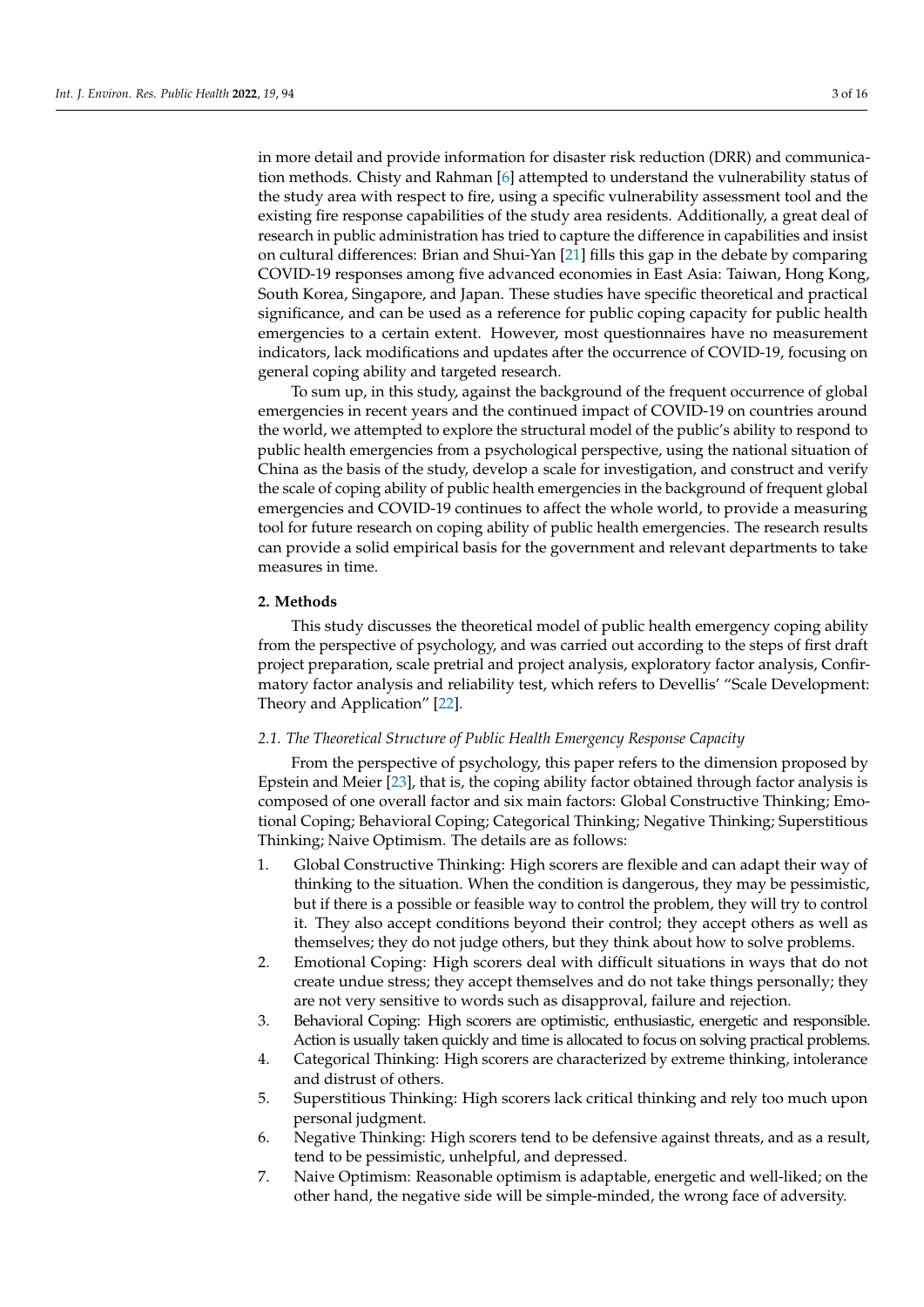This paper refers to the six main dimensions of the mature coping capacity measurement scale designed by Epstein and Meier [\[23\]](#page-16-16), summarizes the literature on the coping capacity of various groups during COVID-19 [\[24\]](#page-16-17), and combines the characteristics of public health emergencies and anti-pandemic measures taken by China with the coping measures taken by different countries to cope with COVID-19. The ability to cope with public health emergencies was divided into seven dimensions: emotional coping, behavioral coping, absolute thinking, superstitious thinking, negative thinking, pure optimism and disease prevention.

#### *2.2. Preparation of Public Coping Capacity for Public Health Emergencies*

This paper refers to the Constructive Thinking Inventory (CTI) compiled by Epstein and Meier [\[23\]](#page-16-16), also known as the "Constructive Thinking Scale", combined with the characteristics of the paper concept and public health emergencies, for specific deletions and modifications, to obtain a partial coping ability measurement scale. The complete predictive scale included basic population information and three questions, which were general single choice questions, and there are 23 items in the coping ability scale, which is a five-point Likert scale, with a total of 26 items. The specific items and their corresponding dimensions are shown in Table [A1](#page-14-0) in Appendix [A.](#page-14-1)

#### *2.3. Statistical Analysis*

In the exploratory factor analysis (EFA), the principal component analysis was adopted in this study to screen factors with eigenvalues greater than 1 in order to provide initial solutions for factor analysis; in addition, the maximum variance rotation method was adopted for factor rotation so that the elements of the columns of the transformed factor loading matrix have the maximum variance after squaring each element while maintaining independence from each other.

In the confirmatory factor analysis (CFA), we performed a common method bias (CMV) analysis, in which all the measures (i.e., the measurement scale items corresponding to all the factors) were placed inside a factor and then analyzed, and if the measures showed that the model fit indicators, such as  $\chi^2/\text{df}$ , RMSEA, RMR, CFI, etc., could not be met, then the model fit was poor, i.e., it indicated that all the measures were not supposed to belong to the same factor (bad model when placed together), thus indicating that there was no common method bias problem with the data.

#### **3. Results**

#### *3.1. Development of the Initial Scale of Public Health Emergency Coping Capacity*

#### 3.1.1. Distribution and Recovery of Pre-Test Questionnaires

The questionnaire was not targeted at a specific group of people and was distributed within mainland China. The questionnaire was prepared and distributed through a questionnaire distribution website, and then disseminated and diffused in the form of websites and social media, and the sample was drawn by snowball sampling. The data was collected from 11 June 2021, 9:18 to 16 June 2021, 12:24. A total of 162 questionnaires were distributed and 162 valid questionnaires were returned, with a valid return rate of 100%. There were 26 items on the scale, and 162 valid questionnaires were much more extensive than three times the number of items, so they were suitable for follow-up analysis.

The scale adopts the five-point scale; that is, there are five options for each item, "strongly inconsistent", "quite inconsistent", "consistent", "quite consistent" and "strongly consistent", corresponding to 1–5 points, respectively.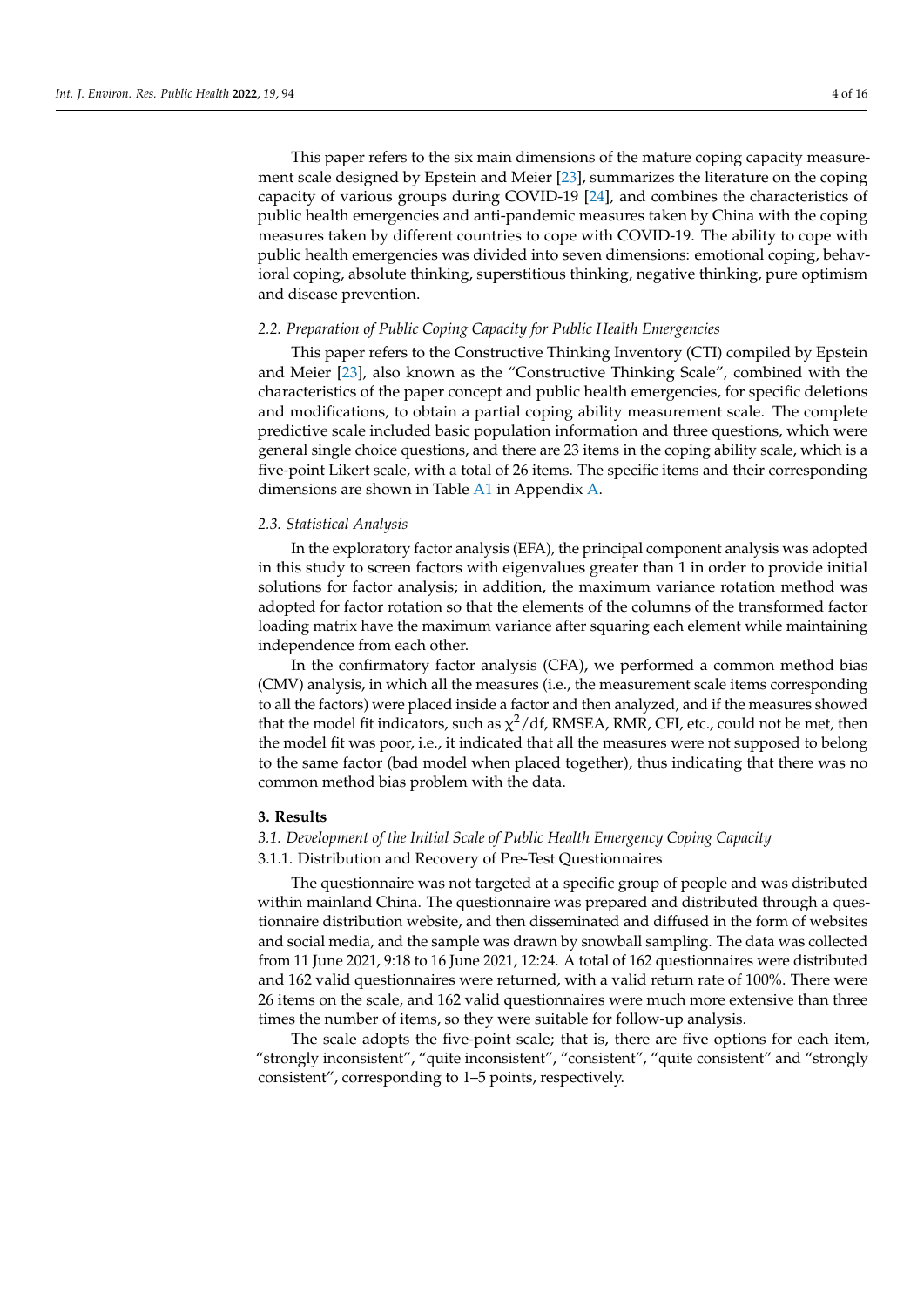#### 3.1.2. Descriptive Statistics

The demographic data of the primary test subjects were analyzed. The results showed that the issues were mainly female, accounting for 56.17% of the whole sample. Most of them were aged between 18 and 25, accounting for 48.77% of the whole sample. The vast majority of the interviewees have a bachelor degree or above, accounting for 78.39% of the full sample. The specific results are shown in Table [1.](#page-5-0)

| <b>Statistical Content</b> | <b>Sample Classification</b> | Number       | Percentage (%) | Accumulative Percentage (%) |
|----------------------------|------------------------------|--------------|----------------|-----------------------------|
|                            | Male                         | 71           | 43.83          | 43.83                       |
| Gender                     | Female                       | 91           | 56.17          | 100.00                      |
|                            | Under 18                     | 2            | 1.23           | 1.23                        |
|                            | $18 - 25$                    | 79           | 48.77          | 50.00                       |
|                            | $26 - 30$                    | 29           | 17.90          | 67.90                       |
| Age                        | $31 - 40$                    | 24           | 14.81          | 82.71                       |
|                            | $41 - 50$                    | 16           | 9.88           | 92.59                       |
|                            | $51 - 60$                    | 11           | 6.79           | 99.38                       |
|                            | Over 60                      | $\mathbf{1}$ | 0.62           | 100.00                      |
|                            | Junior high school or below  | 6            | 3.70           | 3.70                        |
|                            | High school                  | 29           | 17.90          | 21.60                       |
| Degree level               | Undergraduate                | 73           | 45.06          | 66.66                       |
|                            | Master                       | 51           | 31.48          | 98.14                       |
|                            | Dr                           | 3            | 1.85           | 100.00                      |

<span id="page-5-0"></span>**Table 1.** Demographic data analysis of the initial scale measurements.

#### 3.1.3. Exploratory Factor Analysis

Firstly, KMO and Bartlett sphericity tests were carried out on 23 items, and the results showed that there was a correlation between variables, which was very suitable for factor analysis. Cox et al. showed that the factor load factor should not be less than 0.40, and this paper stipulates that it should not be less than 0.50. The first factor analysis showed that the factor loading coefficients of Q5, Q6, Q17 and Q24 were not up to standard. Therefore, the second factor analysis after deleting these four items showed that the common degree of Q4 was less than 0.4. The third factor analysis was performed after the item was deleted. The following Table [2](#page-5-1) shows the results of the KMO and Bartlett sphericity test after the item was deleted.

<span id="page-5-1"></span>**Table 2.** Results of the KMO and Bartlett spherical tests.

|                         | KMO                                  |                         |  |
|-------------------------|--------------------------------------|-------------------------|--|
| Bartlett spherical test | Approximate chi-square<br>dг<br>Sig. | 956.916<br>153<br>0.000 |  |

The results showed that the corresponding P-value of the sphericity test was less than 0.05, and the approximate Chi-square was 956.916 (153 degrees of freedom), which reached a significant level. The KMO value was 0.779, which was more significant than 0.70, indicating a correlation between variables and it was suitable for factor analysis.

Five common factors were obtained according to variance explained rate and gravel map, and their variance explained rates were 13.944%, 13.442%, 9.903%, 9.039%, 7.757% and 6.785%, accounting for 60.870% of the total, as shown below in Table [3.](#page-6-0) The eigenvalue gravel plot obtained from the factor analysis is shown in Figure [1.](#page-6-1)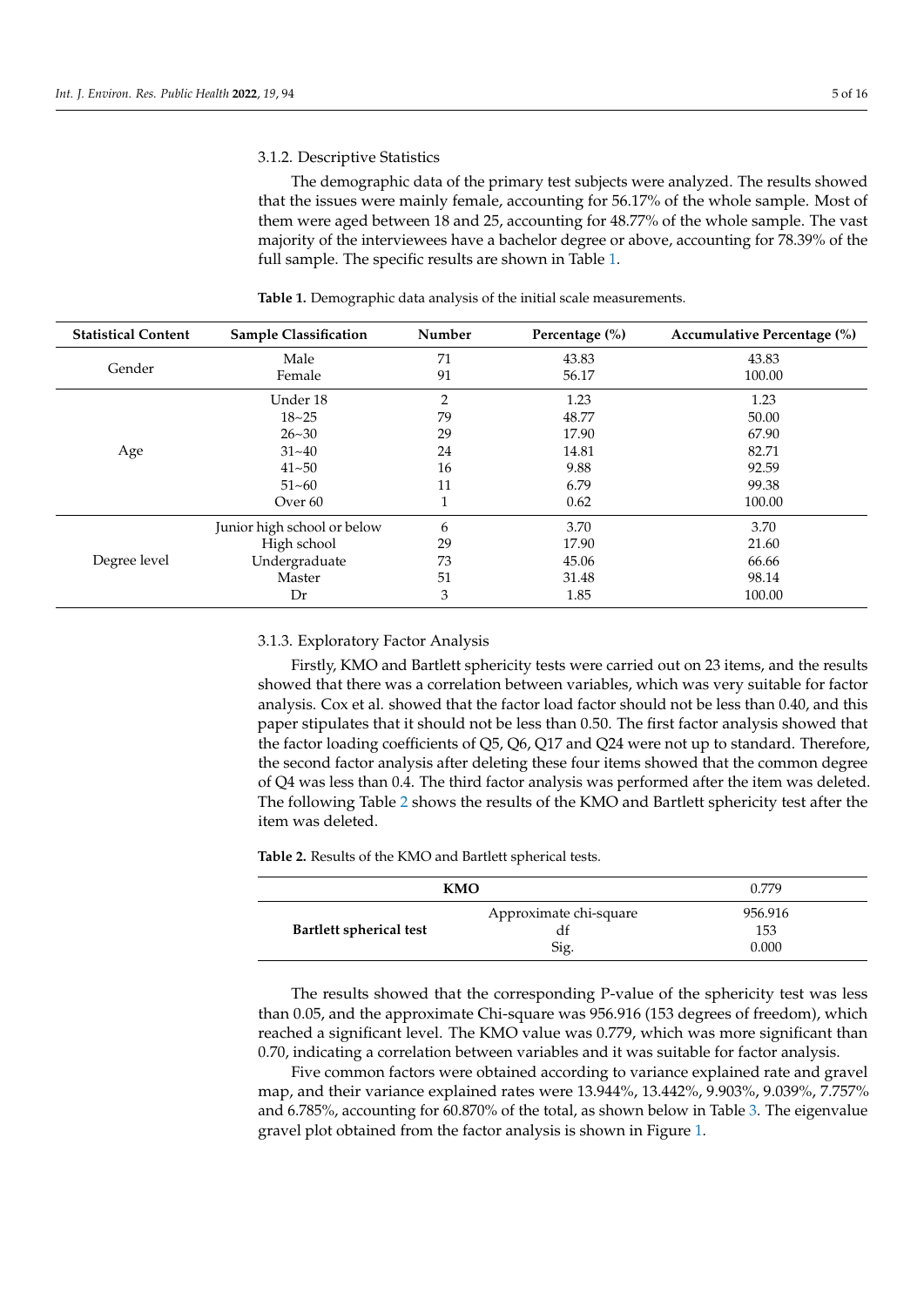|        |       |                            | <b>Table 3.</b> Variance explained rate. |       |                              |                               |                          |                                        |           |  |
|--------|-------|----------------------------|------------------------------------------|-------|------------------------------|-------------------------------|--------------------------|----------------------------------------|-----------|--|
| Factor |       | <b>Characteristic Root</b> |                                          |       | Variance Explained Rate      |                               |                          | Variance Explained Rate after Rotation |           |  |
| Number | CR    | <b>VER</b><br>(%)          | <b>VERAR</b><br>$\binom{0}{0}$           | CR    | <b>VER</b><br>(%)            | <b>VERAR</b><br>$\frac{6}{2}$ | CR                       | <b>VER</b><br>(%)                      | VERAR (%) |  |
|        | 4.750 | 26.391                     | 26.391                                   | 4.750 | 26.391                       | 26.391                        | 2.856                    | 15.868                                 | 15.868    |  |
| 2      | 2.736 | 15.202                     | 41.593                                   | 2.736 | 15.202                       | 41.593                        | 2.763                    | 15.348                                 | 31.216    |  |
| 3      | 1.295 | 7.197                      | 48.789                                   | 1.295 | 7.197                        | 48.789                        | 1.945                    | 10.804                                 | 42.019    |  |
| 4      | 1.177 | 6.539                      | 55.328                                   | 1.177 | 6.539                        | 55.328                        | 1.772                    | 9.845                                  | 51.864    |  |
| 5      | 1.055 | 5.860                      | 61.188                                   | 1.055 | 5.860                        | 61.188                        | 1.678                    | 9.324                                  | 61.188    |  |
| 6      | 0.939 | 5.215                      | 66.403                                   |       |                              |                               | ۰                        |                                        |           |  |
| 7      | 0.865 | 4.805                      | 71.208                                   |       |                              |                               | $\overline{\phantom{a}}$ |                                        |           |  |
| 8      | 0.806 | 4.477                      | 75.685                                   |       | $\qquad \qquad \blacksquare$ |                               | $\overline{\phantom{a}}$ | $\overline{\phantom{a}}$               |           |  |
| 9      | 0.733 | 4.069                      | 79.755                                   |       |                              |                               |                          |                                        |           |  |
| 10     | 0.612 | 3.398                      | 83.153                                   |       |                              |                               |                          |                                        |           |  |
| 11     | 0.525 | 2.917                      | 86.070                                   |       |                              |                               |                          |                                        |           |  |
| 12     | 0.498 | 2.766                      | 88.836                                   |       |                              |                               |                          |                                        |           |  |
| 13     | 0.436 | 2.422                      | 91.258                                   |       |                              |                               |                          |                                        |           |  |
| 14     | 0.381 | 2.115                      | 93.373                                   |       | $\overline{\phantom{0}}$     |                               | $\qquad \qquad$          |                                        |           |  |
| 15     | 0.349 | 1.937                      | 95.311                                   |       |                              |                               |                          |                                        |           |  |
| 16     | 0.320 | 1.778                      | 97.089                                   |       |                              |                               |                          |                                        |           |  |
| 17     | 0.289 | 1.608                      | 98.697                                   |       |                              |                               |                          |                                        |           |  |
| 18     | 0.235 | 1.303                      | 100.000                                  |       |                              |                               |                          |                                        |           |  |

<span id="page-6-0"></span>

<span id="page-6-1"></span>

**Figure 1.** Gravel plot from exploratory factor analysis **Figure 1.** Gravel plot from exploratory factor analysis.

The commonality of factor analysis results can be used to represent the validity of The commonality of factor analysis results can be used to represent the validity of the scale. The common degree is  $0-1$ , which indicates the ratio of the variance of the original variable determined by the common factor. The closer the commonness value is to 1, showing that the more the original variable information contained in the variable, the better the measurement effect. The common coefficient is generally considered more significant than 0.5, meaning high validity. According to factor analysis results, the items is sorted by dimension and factor load coefficient, and the consequences of specific scale are sorted by dimension and factor load coefficient, and the consequences of specific scale analysis are shown in Table [4.](#page-7-0)

As can be seen from the table, 18 question items and five factors were finally obtained.<br>As can be seen from the table, 18 question items and five factors were finally obtained. The original two dimensions of Categorical Thinking and Disease Prevention are deleted, and the Naive Optimism dimension is renamed as Optimistic Thinking. In contrast, the Negative Thinking dimension is renamed as Pessimistic Thinking. Therefore, the five factors are named Pessimistic Thinking, Behavioral Coping, Emotional Coping, Superstitious Thinking and Optimistic Thinking. In addition, after the selection of items, the remaining items after deletion are reclassified in dimensions. Finally, the initial scale items and dimensions are shown in Table [A2](#page-15-5) in Appendix [A.](#page-14-1)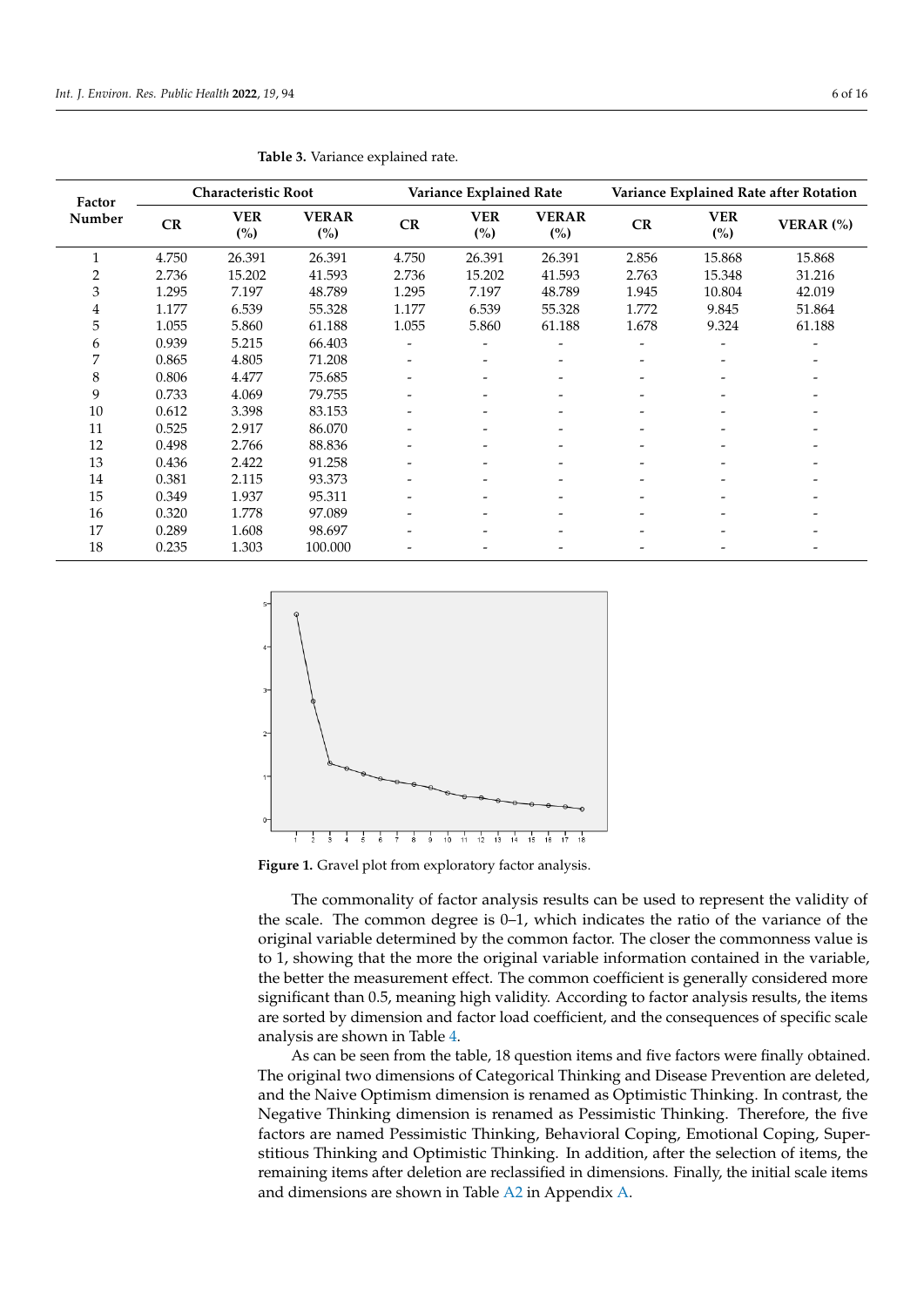| Item           | Factor 1 | Factor 2 | Factor 3 | Factor 4 | Factor 5 | <b>Common Degree</b> |
|----------------|----------|----------|----------|----------|----------|----------------------|
| Q10            | 0.791    |          |          |          |          | 0.674                |
| Q <sub>9</sub> | 0.728    |          |          |          |          | 0.590                |
| Q12            | 0.702    |          |          |          |          | 0.675                |
| Q7             | 0.692    |          |          |          |          | 0.571                |
| Q15            | 0.689    |          |          |          |          | 0.637                |
| Q26            |          | 0.749    |          |          |          | 0.683                |
| Q18            |          | 0.718    |          |          |          | 0.691                |
| Q19            |          | 0.703    |          |          |          | 0.557                |
| Q22            |          | 0.579    |          |          |          | 0.554                |
| Q23            |          | 0.538    |          |          |          | 0.572                |
| Q8             |          |          | 0.727    |          |          | 0.602                |
| Q20            |          |          | 0.581    |          |          | 0.659                |
| Q25            |          |          | 0.533    |          |          | 0.562                |
| Q11            |          |          |          | 0.779    |          | 0.640                |
| Q21            |          |          |          | 0.620    |          | 0.655                |
| Q13            |          |          |          |          | 0.729    | 0.600                |
| Q16            |          |          |          |          | 0.687    | 0.660                |
| Q14            |          |          |          |          | 0.542    | 0.432                |

<span id="page-7-0"></span>**Table 4.** Factor load coefficient after rotation.

Note: If there are numbers in the table, the absolute value of the factor load coefficient is more significant than 0.5.

#### 3.1.4. Reliance Analysis

To test the validity of the developed scale, this section uses the most common internal consistency reliability to test the reliability of the initial scale of public emergency response capacity after deleting invalid items. The results are shown in Table [5.](#page-7-1)

<span id="page-7-1"></span>**Table 5.** Brief table of Cronbach reliability analysis.

| Sample Size | Cronbach' $\alpha$ | Cronbach' $\alpha$ Based on the<br><b>Standardization Project</b> | Item Number |
|-------------|--------------------|-------------------------------------------------------------------|-------------|
| 162         | 0.817              | 0.821                                                             |             |

From the above table, we can see that the reliability coefficient value is 0.817, and the reliability is more significant than 0.8, which indicates that the study can withstand the repeatability test. The measurement results are accurate, stable and credible. It shows that after the deletion of invalid items, the remaining items should not be deleted, and the next round of evaluation and analysis can be carried out.

#### *3.2. Verification of the Initial Scale Public of Coping Capacity to Public Health Emergencies*

Based on the analysis results of the initial questionnaire, confirmatory factor analysis was carried out on the initial scale, and reliability and validity analysis was carried out on the coping ability of public health emergencies and its dimensions to ensure the content validity and structural validity of the questionnaire. The scale items were renumbered before analysis. The scale still used the five-point scale method; that is, each item had five options, "strongly inconsistent", "quite inconsistent", "consistent", "quite consistent" and "strongly consistent", corresponding to 1–5 points, respectively. The higher the score, the higher the capacity to cope with public health emergencies.

The questionnaire was not targeted at a specific group of people and was distributed within mainland China. Similarly, the questionnaire was prepared and distributed through a questionnaire distribution website, and then disseminated and diffused in the form of websites and social media with a snowball sampling of the sample. The data was collected from 24 June 2021, 13:06 until 14 July 2021, 20:29. A total of 556 questionnaires were issued; questionnaires that have been completed in too short or too long a time (according to the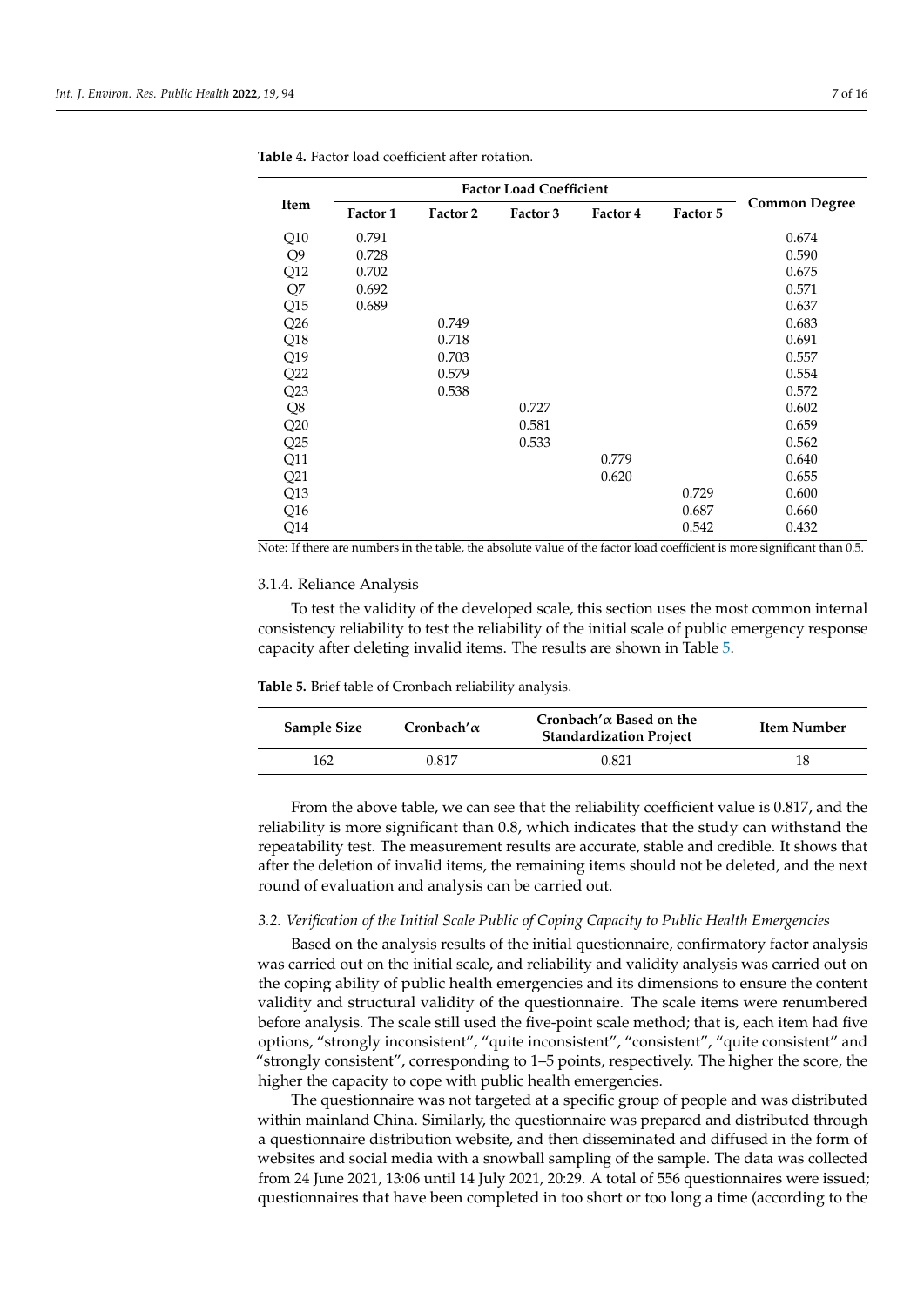number of questionnaire items and topic description judgment, less than 20 seconds or more than 1000 seconds for questionnaire time is too short or too long, respectively), or with the same answers have been deleted. A total of 514 valid questionnaires were recovered, at a recovery rate of 92.4%. There were 18 scale items; as the number of valid questionnaires, 514, was much larger than 10 times the number of items, it was suitable for confirmatory analysis.

The results showed that the samples were mainly female, accounting for 58.02% of the whole sample. Most of them were aged between 26 and 30, accounting for 31.35% of the whole sample. The vast majority of the interviewees have a bachelor degree or above, accounting for 87.57% of the full sample. The specific results are shown in Table [6.](#page-8-0)

| <b>Statistical Content</b> | <b>Sample Classification</b> | Number | Percentage (%) | Accumulative Percentage (%) |
|----------------------------|------------------------------|--------|----------------|-----------------------------|
|                            | Male                         | 233    | 41.98          | 41.98                       |
| Gender                     | Female                       | 322    | 58.02          | 100.00                      |
| Age                        | Under 18                     | 7      | 1.26           | 1.26                        |
|                            | $18 - 25$                    | 167    | 30.09          | 31.35                       |
|                            | $26 - 30$                    | 174    | 31.35          | 62.70                       |
|                            | $31 - 40$                    | 152    | 27.39          | 90.09                       |
|                            | $41 - 50$                    | 31     | 5.59           | 95.68                       |
|                            | $51 - 60$                    | 20     | 3.60           | 99.28                       |
|                            | Over <sub>60</sub>           | 4      | 0.72           | 100.00                      |
|                            | Junior high school or below  | 12     | 2.16           | 2.16                        |
|                            | High school                  | 57     | 10.27          | 12.43                       |
| Degree level               | Undergraduate                | 388    | 69.91          | 82.34                       |
|                            | Master                       | 88     | 15.86          | 98.20                       |
|                            | Dr                           | 10     | 1.80           | 100.00                      |

<span id="page-8-0"></span>**Table 6.** Demographic data analysis of the scale measurements.

# 3.2.1. Confirmatory Factor Analysis

Based on the previous exploratory factor analysis, this study uses confirmatory factor analysis (CFA) to verify further the structural validity of the variables in the extensive sample data obtained by formal research. After the first confirmatory factor is completed, the factor load coefficient table (Table [7\)](#page-9-0) and the confirmatory factor fitting results (Table [8\)](#page-9-1) are obtained.

**Table 7.** Table of factor loading coefficient.

| Factor<br>(Subvariable)        | No.                                                                               | <b>Measurement Item</b><br>(Dominant Variable)                                                 | Coef. | Std. Error | z      | p     | Std. Estimate |
|--------------------------------|-----------------------------------------------------------------------------------|------------------------------------------------------------------------------------------------|-------|------------|--------|-------|---------------|
|                                | A1                                                                                | I tend to classify people as either for me<br>or against me.                                   | 1.000 |            |        |       | 0.666         |
| A <sub>2</sub>                 | I think there are many wrong ways, but<br>only one right way, to almost anything. | 1.051                                                                                          | 0.086 | 12.172     | 0.000  | 0.640 |               |
| Pessimistic<br><b>Thinking</b> | A <sub>3</sub>                                                                    | When something happens to me, I<br>believe it is likely to be balanced by<br>something bad.    | 1.305 | 0.093      | 14.035 | 0.000 | 0.776         |
|                                | A <sub>4</sub>                                                                    | I avoid challenges because it hurts too<br>much when I fail.                                   | 1.092 | 0.085      | 12.910 | 0.000 | 0.689         |
|                                | A <sub>5</sub>                                                                    | When I am faced a new situation, I<br>tend to think the worst possible<br>outcome will happen. | 1.158 | 0.088      | 13.086 | 0.000 | 0.701         |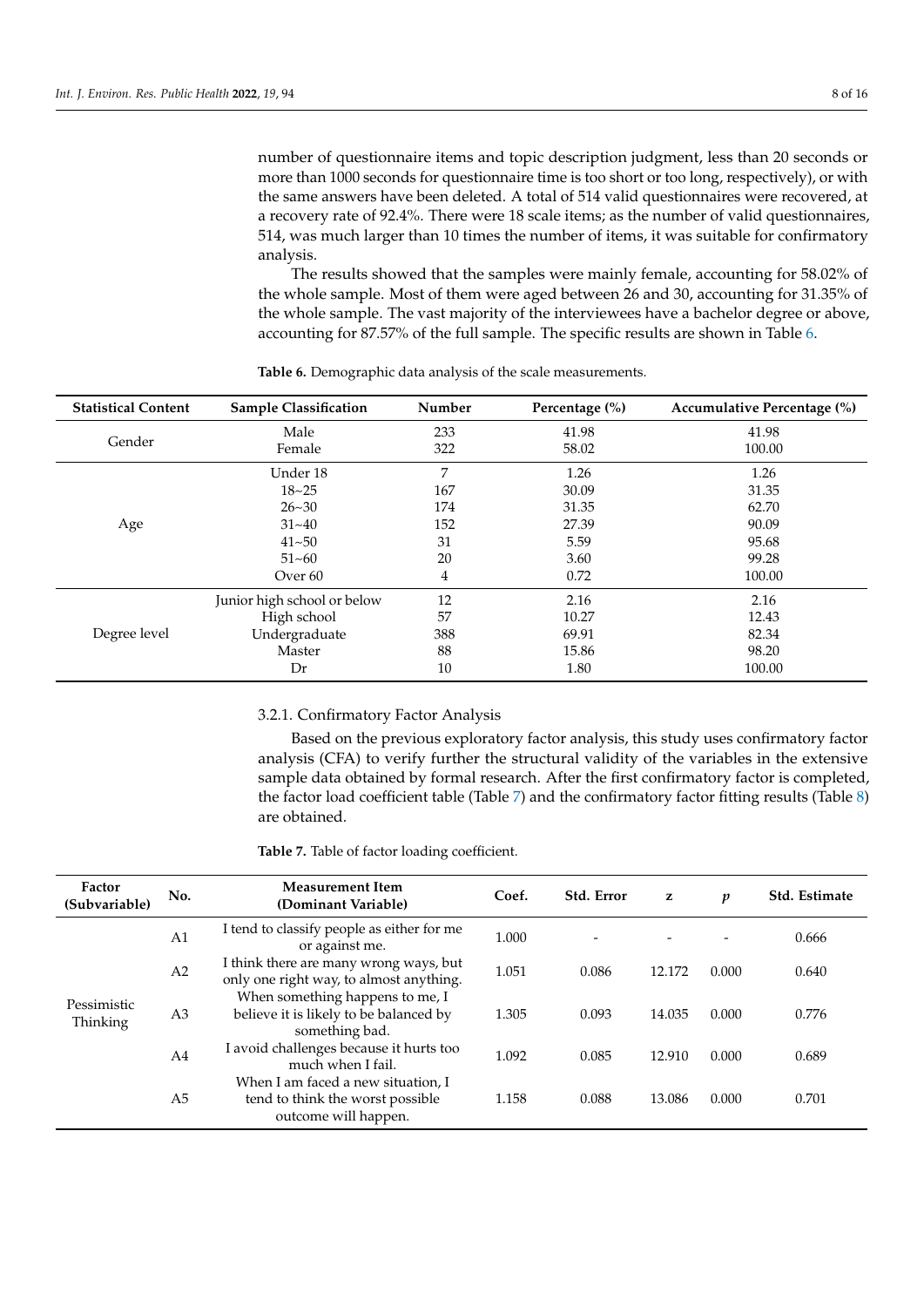| Factor<br>(Subvariable) | No.            | <b>Measurement Item</b><br>(Dominant Variable)                                                                 | Coef. | Std. Error | z     | $\boldsymbol{p}$ | Std. Estimate |
|-------------------------|----------------|----------------------------------------------------------------------------------------------------------------|-------|------------|-------|------------------|---------------|
|                         | B1             | I have the habit of deliberately<br>avoiding crowded places.<br>I will often pay attention to the              | 1.000 |            |       |                  | 0.309         |
| Behavioral              | B2             | dynamics of public health emergencies,<br>and if there are signs of an epidemic, I<br>will take precautions.   | 1.514 | 0.252      | 6.008 | 0.000            | 0.547         |
| Coping                  | B <sub>3</sub> | I only believe in the information<br>released by the official (government,<br>relevant medical institutions).  | 1.387 | 0.234      | 5.936 | 0.000            | 0.524         |
|                         | B <sub>4</sub> | I have the habit of washing hands with<br>soap or hand sanitizer.                                              | 1.413 | 0.245      | 5.761 | 0.000            | 0.477         |
|                         | B <sub>5</sub> | I have the habit of avoiding touching<br>my eyes and nose as much as possible<br>in public.                    | 1.617 | 0.270      | 5.990 | 0.000            | 0.541         |
|                         | C1             | When faced with upcoming unpleasant<br>events, I usually carefully think<br>through how I will deal with them. | 1.000 |            |       |                  | 0.568         |
| Emotional<br>Coping     | C <sub>2</sub> | I would expect the possible<br>consequences of a public health<br>emergency.                                   | 0.997 | 0.100      | 9.939 | 0.000            | 0.540         |
|                         | C <sub>3</sub> | I am very concerned about the<br>independent use of personal items like<br>towels, toiletries, etc.            | 0.828 | 0.090      | 9.198 | 0.000            | 0.488         |
| Superstition            | D <sub>1</sub> | I do not believe in any superstition.                                                                          | 1.000 |            |       |                  | 0.473         |
| Thinking                | D <sub>2</sub> | I will respond after the disaster news in<br>the media.                                                        | 1.097 | 0.121      | 9.103 | 0.000            | 0.642         |
|                         | E1             | If I do well on an important test, I feel<br>like a total success.                                             | 1.000 |            |       |                  | 0.569         |
| Optimistic<br>Thinking  | E2             | I tend to dwell more on pleasant than<br>unpleasant incidents from the past.                                   | 0.721 | 0.101      | 7.112 | 0.000            | 0.417         |
|                         | E <sub>3</sub> | I believe that people can accomplish<br>anything they want to if they have<br>enough willpower.                | 1.023 | 0.114      | 8.965 | 0.000            | 0.584         |

#### <span id="page-9-0"></span>**Table 7.** *Cont.*

<span id="page-9-1"></span>**Table 8.** The fitted results for CFA.

| <b>Indicators of Fitting</b> |                  | $x^2$ /df | GFI           | NFI           | CFI           | TLI           | <b>RMSEA</b>  |
|------------------------------|------------------|-----------|---------------|---------------|---------------|---------------|---------------|
| The fit value                |                  | 3.586     | 0.912         | 0.818         | 0.860         | 0.829         | 0.071         |
|                              | <b>Satisfied</b> | <5        | > 0.90        | > 0.90        | > 0.90        | > 0.90        | < 0.05        |
| Standard value               | Acceptable       | 3~5       | $0.85 - 0.90$ | $0.80 - 0.90$ | $0.80 - 0.90$ | $0.80 - 0.90$ | $0.05 - 0.08$ |
|                              | Insufficient     | >5        | < 0.85        | < 0.80        | < 0.80        | < 0.80        | >0.10         |

After confirmatory factor analysis, it is found that the load coefficient of several items is not up to standard (less than 0.5), and the validity analysis results also have room for improvement. After combining the content and context of the items, we delete the superstitious thinking dimension and the items D1 and D2 contained in it, and delete the items B1, B4, C3 and E2, and re-conduct the confirmatory factor analysis. The results are shown in Tables [9](#page-10-0) and [10.](#page-10-1) At this time, the GFI and CFI indexes reached the satisfactory level, and the  $\chi^2/\mathrm{df}$ , NFI, TLI and RMSEA indexes reached the acceptable level.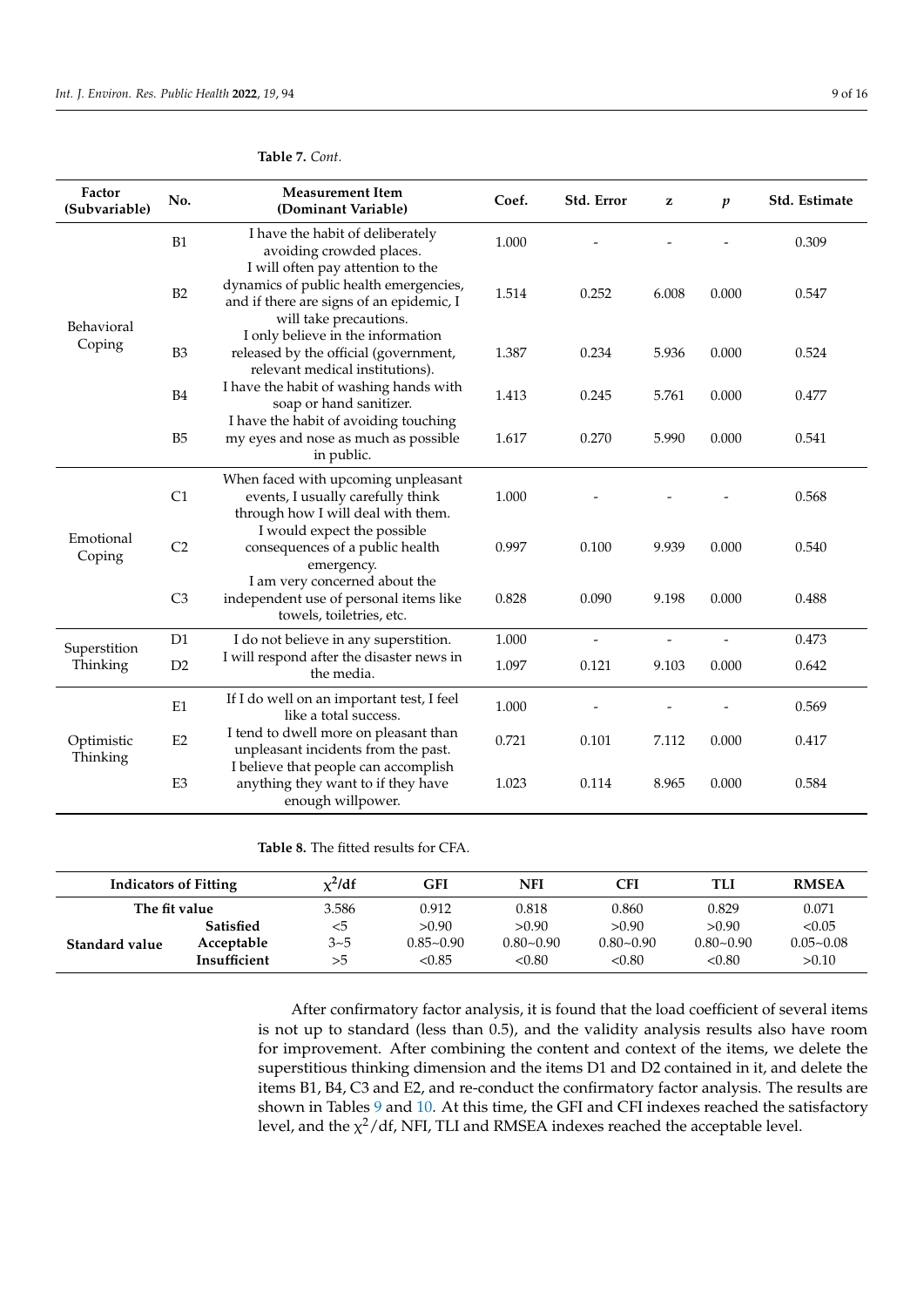| Factor<br>(Subvariable) | No.            | <b>Measurement Item</b><br>(Dominant Variable)                                                                                                    | Coef. | Std. Error | z      | $\boldsymbol{p}$ | Std. Estimate |
|-------------------------|----------------|---------------------------------------------------------------------------------------------------------------------------------------------------|-------|------------|--------|------------------|---------------|
|                         | A1             | I tend to classify people as either for me<br>or against me.                                                                                      | 1.000 |            |        |                  | 0.672         |
|                         | A2             | I think there are many wrong ways, but<br>only one right way, to almost anything.                                                                 | 1.048 | 0.085      | 12.322 | 0.000            | 0.644         |
| Pessimistic<br>Thinking | A <sub>3</sub> | When something happens to me, I<br>believe it is likely to be balanced by<br>something bad.                                                       | 1.295 | 0.091      | 14.178 | 0.000            | 0.777         |
|                         | A4             | I avoid challenges because it hurts too<br>much when I fail.                                                                                      | 1.067 | 0.083      | 12.877 | 0.000            | 0.680         |
|                         | A <sub>5</sub> | When I am faced a new situation, I<br>tend to think the worst possible<br>outcome will happen.                                                    | 1.142 | 0.087      | 13.148 | 0.000            | 0.698         |
|                         | B2             | I will often pay attention to the<br>dynamics of public health emergencies,<br>and if there are signs of an epidemic, I<br>will take precautions. | 1.000 |            |        |                  | 0.584         |
| Behavioral<br>Coping    | B <sub>3</sub> | I only believe in the information<br>released by the official (government,<br>relevant medical institutions).                                     | 0.824 | 0.102      | 8.090  | 0.000            | 0.503         |
|                         | B <sub>5</sub> | I have the habit of avoiding touching<br>my eyes and nose as much as possible<br>in public.                                                       | 0.938 | 0.115      | 8.136  | 0.000            | 0.508         |
| Emotional               | C1             | When faced with upcoming unpleasant<br>events, I usually carefully think<br>through how I will deal with them.                                    | 1.000 |            |        |                  | 0.550         |
| Coping                  | C <sub>2</sub> | I would expect the possible<br>consequences of a public<br>health emergency.                                                                      | 1.111 | 0.116      | 9.606  | 0.000            | 0.582         |
| Optimistic              | E1             | If I do well on an important test, I feel<br>like a total success.                                                                                | 1.000 |            |        |                  | 0.589         |
| Thinking                | E <sub>3</sub> | I believe that people can accomplish<br>anything they want to if they have<br>enough willpower.                                                   | 0.931 | 0.112      | 8.343  | 0.000            | 0.551         |

<span id="page-10-0"></span>**Table 9.** Table of factor loading coefficient.

<span id="page-10-1"></span>**Table 10.** The fitted results for CFA.

| <b>Indicators of Fitting</b> |                  | $x^2$ /df | GFI           | NFI           | CFI           | TLI           | <b>RMSEA</b>  |
|------------------------------|------------------|-----------|---------------|---------------|---------------|---------------|---------------|
| The fit value                |                  | 3.978     | 0.940         | 0.880         | 0.907         | 0.871         | 0.076         |
|                              | <b>Satisfied</b> | <5        | >0.90         | > 0.90        | > 0.90        | > 0.90        | < 0.05        |
| Standard value               | Acceptable       | $3 - 5$   | $0.85 - 0.90$ | $0.80 - 0.90$ | $0.80 - 0.90$ | $0.80 - 0.90$ | $0.05 - 0.08$ |
|                              | Insufficient     | >5        | < 0.85        | < 0.80        | < 0.80        | < 0.80        | >0.10         |

After factor covariance analysis, the public's ability to cope with public health emergencies and its factors all showed significantly ( $p \leq 0.001$ ), indicating that there was a specific correlation between each factor. Table [11](#page-11-0) shows the relationship between factors and factors.

According to the estimated load coefficient of factor 10 and covariance of factor 11 in Table, the model is shown in Figure [2.](#page-11-1)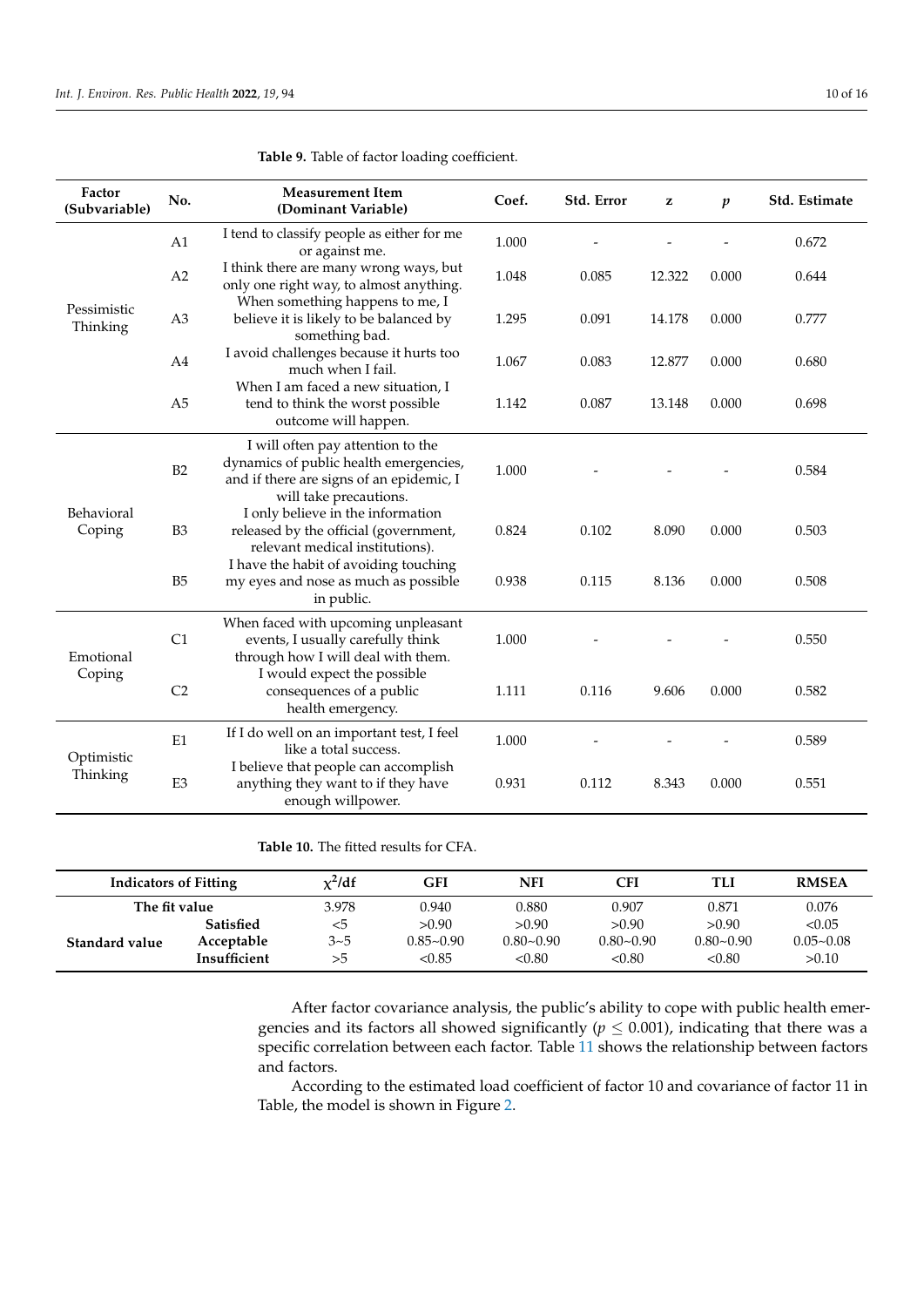| <b>Factor</b>            | <b>Factor</b>           | Coef. | <b>Std.Error</b> | z     | п     | <b>Std.Estimate</b> |
|--------------------------|-------------------------|-------|------------------|-------|-------|---------------------|
| Behavioral Coping        | Pessimistic Thinking    | 0.163 | 0.030            | 5.418 | 0.000 | 0.428               |
| <b>Behavioral Coping</b> | <b>Emotional Coping</b> | 0.150 | 0.032            | 4.710 | 0.000 | 0.356               |
| <b>Behavioral Coping</b> | Optimistic Thinking     | 0.093 | 0.029            | 3.235 | 0.001 | 0.221               |
| <b>Emotional Coping</b>  | Pessimistic Thinking    | 0.278 | 0.035            | 7.931 | 0.000 | 1.004               |
| <b>Emotional Coping</b>  | Optimistic Thinking     | 0.247 | 0.034            | 7.169 | 0.000 | 0.808               |
| Optimistic Thinking      | Pessimistic Thinking    | 0.269 | 0.035            | 7.768 | 0.000 | 0.977               |

<span id="page-11-1"></span><span id="page-11-0"></span>

**Figure 2.** CFA Model Diagram. **Figure 2.** CFA Model Diagram.

3.2.2. Reliability and Validity Analysis

The reliability analysis results of SPSS 22.0 software showed that the scale had 12 items and 514 samples, and the Cronbach 's  $\alpha$  coefficient was 0.786, which was above 0.5, indicating that the scale was reliable.

After Pearson correlation analysis, Table [12](#page-11-2) shows the discriminant validity of each dimension of the scale

<span id="page-11-2"></span>**Table 12.** Discriminant validity: Pearson correlation and AVE square root value.

|                            | <b>Pessimistic Thinking</b> | <b>Behavioral Coping</b> | <b>Emotional Coping</b> | <b>Optimistic Thinking</b> |
|----------------------------|-----------------------------|--------------------------|-------------------------|----------------------------|
| Pessimistic Thinking       | 0.698                       |                          |                         |                            |
| <b>Behavioral Coping</b>   | 0.163                       | 0.532                    |                         |                            |
| <b>Emotional Coping</b>    | 0.269                       | 0.520                    | 0.567                   |                            |
| <b>Optimistic Thinking</b> | 0.234                       | 0.428                    | 0.476                   | 0.570                      |

Note: The number on the diagonal is the AVE square root value.

According to Table [12,](#page-11-2) the square root value of AVE for each dimension is more significant than the maximum value of the absolute value of the correlation coefficient between the factors, implying that each dimension has good discriminant validity.

In conclusion, the official public health emergency response capacity scale in China includes four dimensions and 12 items. The four dimensions are Pessimistic Thinking,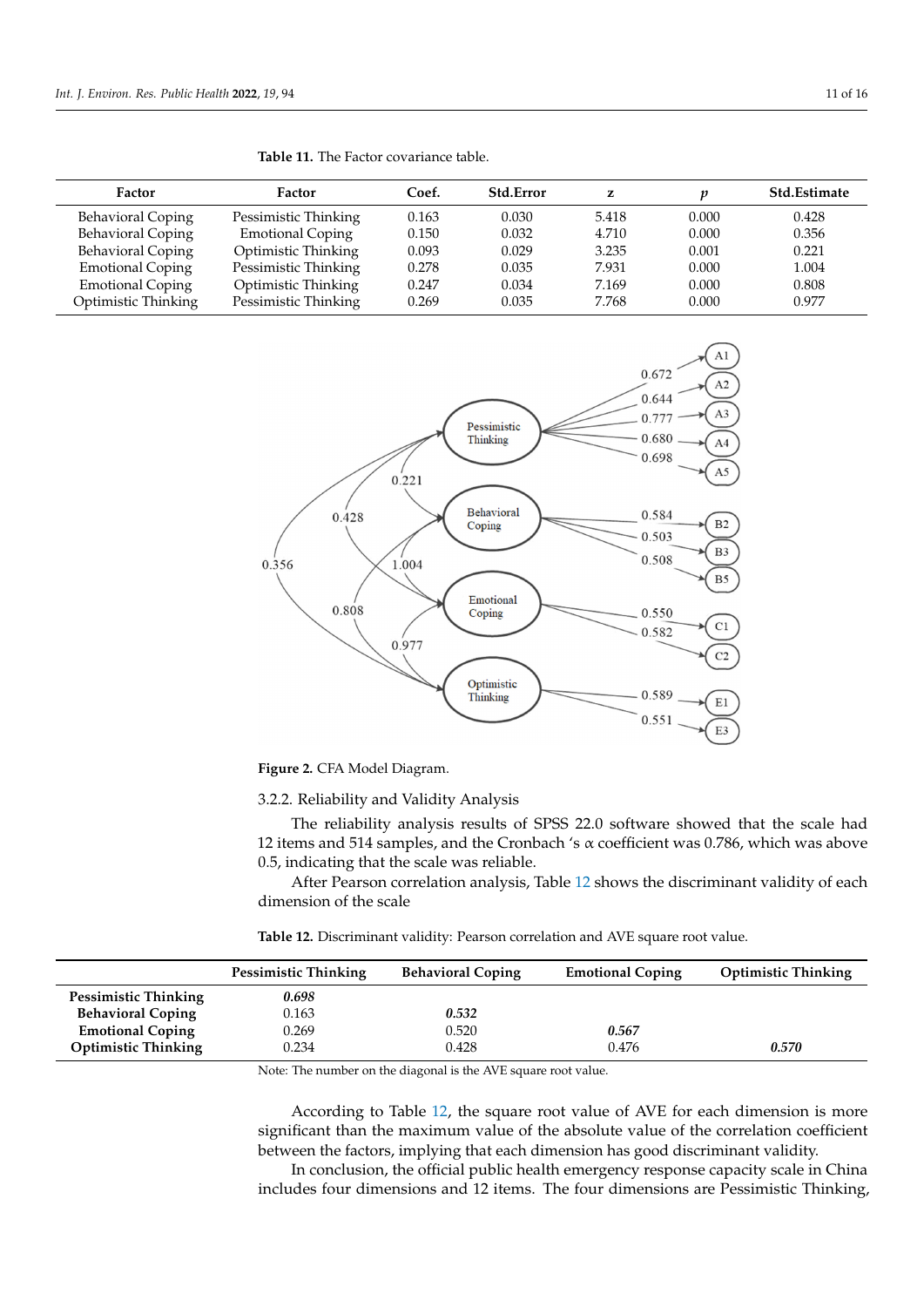Behavioral Coping, Emotional Coping and Optimistic Thinking. For the formal scale, see Table [A3](#page-15-6) in Appendix [A.](#page-14-1)

#### **4. Discussion**

#### *4.1. Overview of the Leading Research Results*

This study demonstrates the process of compiling and validating the scale of public health emergency response-ability, to obtain a measurement tool that can accurately measure the level of public health emergency response-ability. The final scale consists of four dimensions and 12 items. Its substructure is different from that of the Constructive Thinking Scale (CTI) compiled by Epstein and Meier [\[23\]](#page-16-16), which may be caused by differences in research contents. Public health emergencies have their unique nature, which seriously threatens human health, causes huge economic losses, and even causes mass panic [\[25\]](#page-16-18). Measuring the ability to cope with public health emergencies is not only for the investigation and study of people's physical or mental health, but also for the adjustment of coping measures to public health emergencies in the future. Therefore, the design of the scale dimensions and scale items integrated the characteristics of public health emergencies.

The 12-item coping capacity scale of public health emergencies was optimized based on the original 23-item coping capacity scale. The analysis results show that the coping ability scale verified the characteristics of public health emergencies. Adamantios, Marko, Christoph, Petra, and Sebastian [\[26\]](#page-16-19) suggested that the highest factor loadings could be selected as an assessment metric for a single-item measure, with the 12 items retained all having high factor loadings. In addition, the number of items was significantly reduced compared to the scale of 23 items, making it less time-consuming for respondents to answer the questions and preventing them from becoming bored or tired to a greater extent. It can help emergency managers or other responders quickly access data on people's ability to respond to public health emergencies so that further targeted measures can be taken.

CTI developed by Epstein and Meier [\[23\]](#page-16-16) is applicable to measure the coping capacity of the general population in the face of all frustrating challenges, and fewer studies have been conducted for specific domains. Therefore, there is a need to revalidate the resilience scale and test its applicability in the realm of public health emergencies. The 12-item scale is more convenient and has the advantage of being more specific to the field of public health emergencies than other coping capacity scales. The Constructive Thinking Inventory (CTI) developed by Epstein and Meier [\[23\]](#page-16-16) suggested that traditional measures of coping capacity tend to be one-dimensional, such as depressive sensitivity [\[27\]](#page-16-20), and do not adequately reflect the richness and complexity of the actual assessment and response process. The 12-item public coping capacity scale developed in this paper is similar to the CTI. The 12-item, six-dimensional scale can well assess public coping capacity during public health emergencies without sacrificing the cognitive and behavioral richness of the process [\[28\]](#page-16-21). In conclusion, the 12-item scale developed and validated in this study provides a solid picture of the public's ability to cope with the various challenges and obstructions that may arise in future public health emergencies.

#### *4.2. Theoretical and Practical Significance*

This study makes a valuable contribution to current research on health event prevention and control by developing and validating a robust, credible factor structure of the public response capacity to public health emergencies. Unlike previous measurement scales, the scale developed in this study is more appropriate for studying the field of public health emergencies. The scale contributes to the study of response capacity for outbreak prevention and control in the foreseeable future by providing a uniform measure. In addition, the developed and validated scale includes four dimensions: Pessimistic Thinking, Behavioral Coping, Emotional Coping, and Optimistic Thinking, and has high reliability and validity based on 12 question items. The results also indicate that coping competencies are essential for safety management practices during a pandemic, and the validated coping competency scale derived from this study can be used as a primary benchmarking tool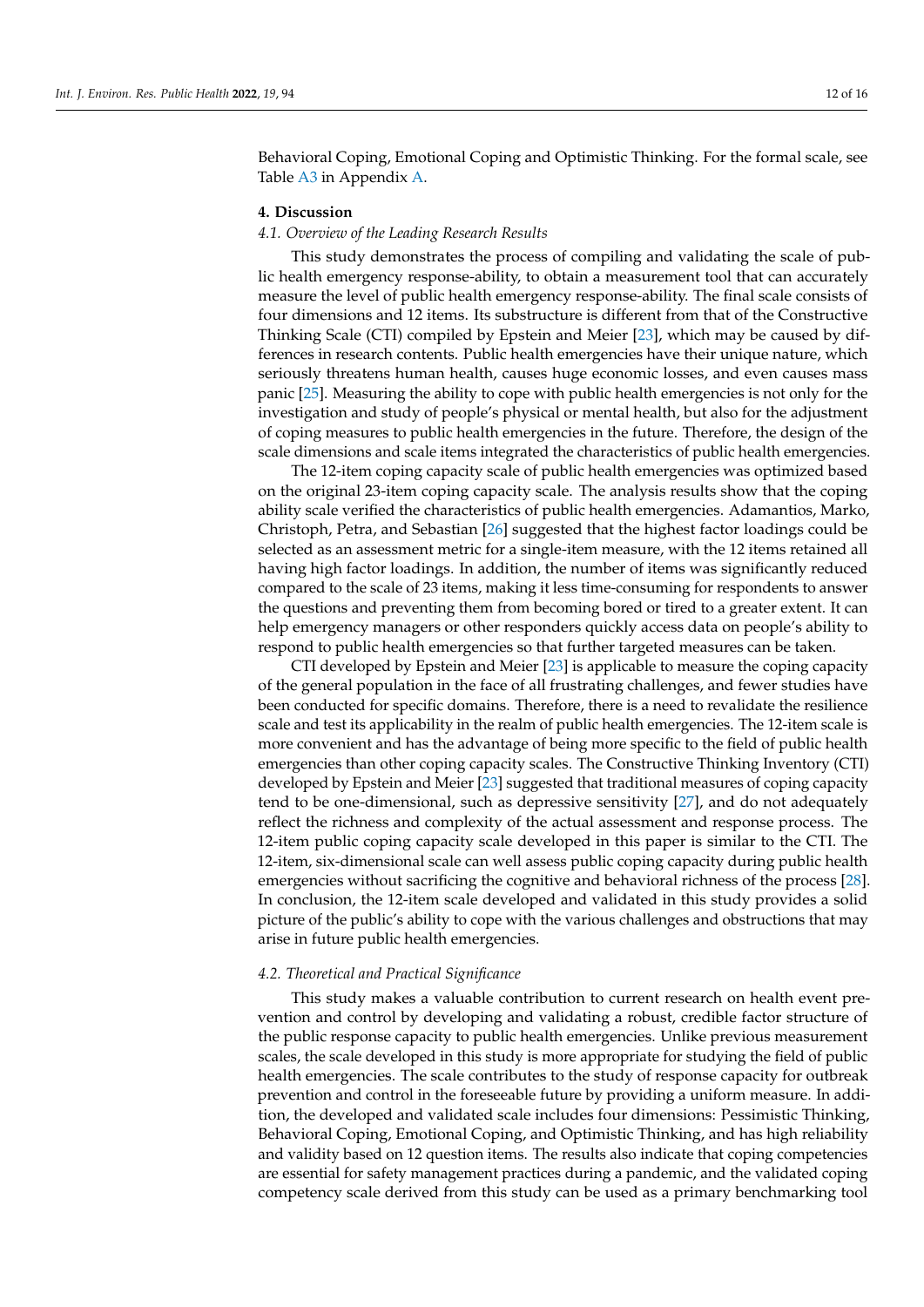between different sectors or firms, thus contributing to the overall safety of the society. The implementation of the coping capacity scale can also provide rich feedback to policymakers and managers to develop public health emergency coping capacity interventions along four dimensions.

#### *4.3. Limitations and Future Research Prospects*

Although this study has contributed to measuring coping capacity in the field of public health emergencies, future research is needed. This study did not refine the selection of the study population to refer to the public group in general, and future research needs to focus on specific occupational field groups and integrate the characteristics of their work to research coping capacity. In addition, a number of studies have concluded that there are gender differences in stress and coping with stress [\[29](#page-16-22)[,30\]](#page-16-23), so future studies will be supplemented with corresponding studies that take into account the impact of gender differences on the ability to cope with public health emergencies.

In addition, further validation of the scale should be addressed. The only internal consistency and discriminant values of the subscales were examined. However, neither test–retest reliability nor convergent validity (e.g., correlations with other stress and coping questionnaires) were addressed. Additionally, this study was conducted from June to July 2021, when the new COVID-19 pandemic in China was at a completely different stage. The stress levels and stressors changed dramatically during this phase compared to the beginning of the COVID-19 pandemic in 2020. Therefore, future studies can compare the stress levels and stressors faced by the public in different periods.

During the data analysis, we used factor validity to test the validity of the entire scale. Therefore, in future studies, scholars should continue to explore the above issues in a comprehensive, in-depth, and detailed manner to obtain measurement tools that are more suitable for studying the public's ability to cope with public health emergencies and to explore further the factor structure of the public's ability to cope with public health emergencies in a multidimensional and dynamic manner. In addition, an empirical study with a larger sample and demographic difference analysis can be conducted on the scale to validate its applicability further.

#### **5. Conclusions**

This study first builds a theoretical dimension of the public health emergency coping capability in China based on literature research. After the steps of compiling the first draft project, the preliminary trial of the scale, exploratory factor analysis, verification factor analysis and letter validity test, the scale dimension and question items are deleted and optimized, and the public health emergency coping capacity measurement scale has been developed. The scale includes a total of 12 question items and four dimensions. The four dimensions are Pessimistic Thinking, Behavioral Coping, Emotional Coping, and Optimistic Thinking. The scale has high reliability and validity, which helps relevant personnel to understand the level of public coping to public health emergencies, and to provide a basis for the timely and accurate adoption of targeted emergency prevention and control intervention measures for public health emergencies. However, the research sample size is not large enough and has certain limitations. Future research should expand the sample size and improve the selection of research subjects. Further research can be considered for specific groups, or expand the research scope to further explore the applicability of the scale.

**Author Contributions:** Conceptualization, X.W., A.Z. and H.Y.; methodology, A.Z. and J.G.; software, A.Z. and X.L.; validation, A.Z., J.G. and X.W.; formal analysis, A.Z.; investigation, A.Z. and J.G.; resources, X.W. and A.Z.; data curation, A.Z.; writing—original draft preparation, A.Z.; writing review and editing, A.Z. and J.G.; visualization, A.Z.; supervision, X.W., H.Y. and X.L.; project administration, X.W.; funding acquisition, X.W. All authors have read and agreed to the published version of the manuscript.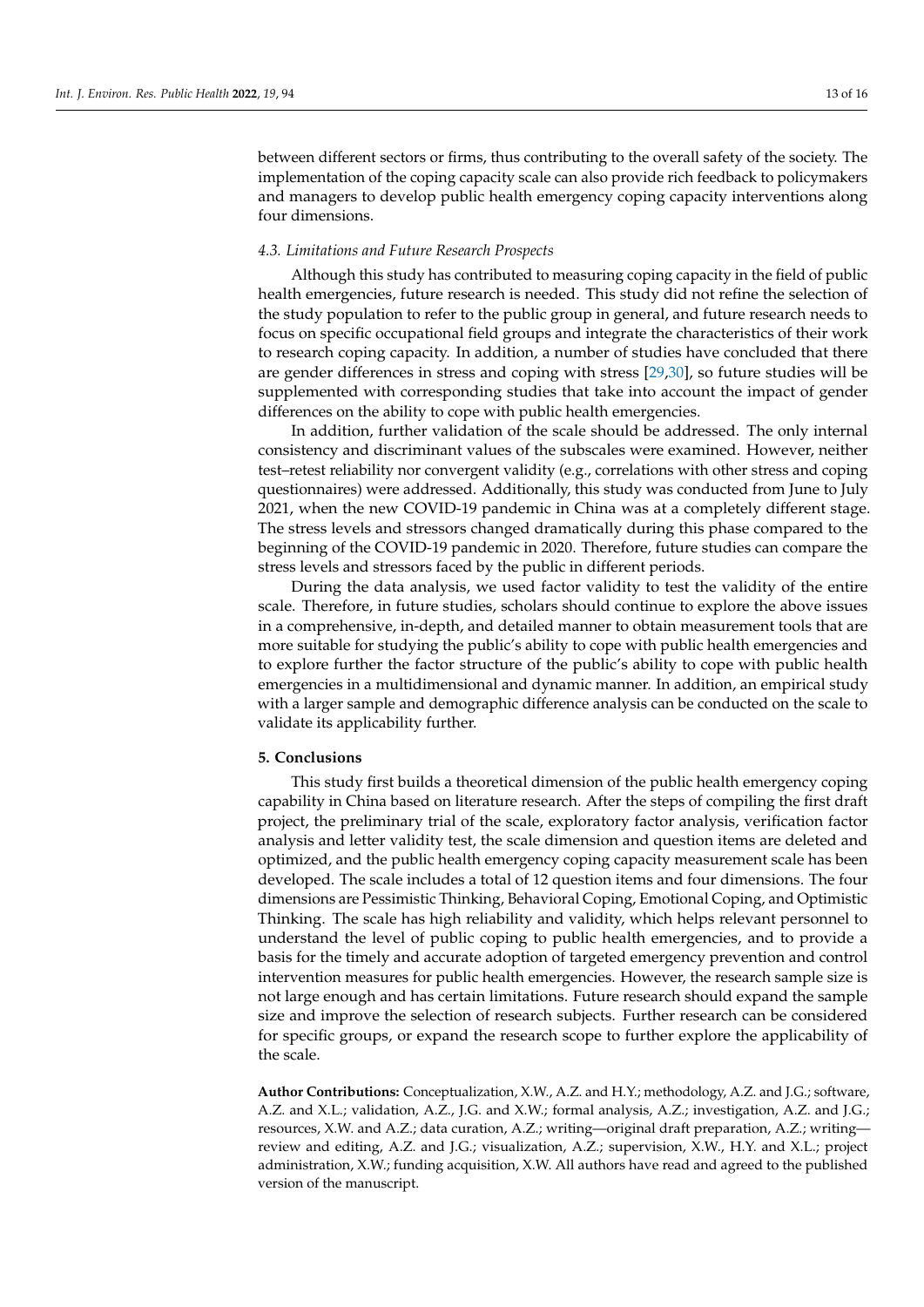**Funding:** This research was funded by the MOE (Ministry of Education in China) Project of Humanities and Social Sciences (18YJCZH191), and the Fundamental Research Funds for the Central Universities of China (2652019073).

**Institutional Review Board Statement:** Not applicable.

**Informed Consent Statement:** Not applicable.

**Data Availability Statement:** The data presented in this study are available in the Web of Science core database.

**Conflicts of Interest:** The authors declare no conflict of interest.

## <span id="page-14-1"></span>**Appendix A**

<span id="page-14-0"></span>**Table A1.** Predictive test scale.

| Content                              |                          | No.                           | <b>Question Item</b>                                                                                                                                                                                                                                                              |  |
|--------------------------------------|--------------------------|-------------------------------|-----------------------------------------------------------------------------------------------------------------------------------------------------------------------------------------------------------------------------------------------------------------------------------|--|
| Basic population information         |                          | Q1<br>Q2<br>Q <sub>3</sub>    | Gender<br>Age<br>Academic Level (including ongoing studies)                                                                                                                                                                                                                       |  |
| Coping capacity<br>measurement scale | <b>Emotional Coping</b>  | Q4<br>Q <sub>5</sub>          | I do not let little things bother me.<br>I tend to take things personally.                                                                                                                                                                                                        |  |
|                                      | <b>Behavioral Coping</b> | Q <sub>6</sub><br>Q7<br>Q8    | I am the kind of person who takes action rather than just thinks<br>or complains about the situation.<br>I avoid challenges because it hurts too much when I fail.<br>When faced with upcoming unpleasant events, I usually<br>carefully think through how I will deal with them. |  |
|                                      | Categorical Thinking     | Q <sub>9</sub><br>Q10         | I think there are many wrong ways, but only one right way, to<br>almost anything.<br>I tend to classify people as either for me or against me.                                                                                                                                    |  |
|                                      | Superstitious Thinking   | Q11<br>Q12                    | I do not believe in any superstition.<br>When something happens to me, I believe it is likely to be<br>balanced by something bad.                                                                                                                                                 |  |
|                                      | Negative Thinking        | Q15<br>Q <sub>16</sub><br>Q17 | When I am faced a new situation, I tend to think the worst<br>possible outcome will happen.<br>I tend to dwell more on pleasant than unpleasant incidents<br>from the past.<br>I get so distressed when I notice that I am doing poorly in<br>something that makes me do worse.   |  |
|                                      | Naive Optimism           | Q13<br>Q14                    | If I do well on an important test, I feel like a total success.<br>I believe that people can accomplish anything they want to if<br>they have enough willpower.                                                                                                                   |  |
|                                      | Disease Prevention       | Q18                           | I will often pay attention to the dynamics of public health<br>emergencies, and if there are signs of an epidemic, I will take<br>precautions.                                                                                                                                    |  |
|                                      |                          | Q19<br>Q20                    | I only believe in the information released by the official<br>(government, relevant medical institutions).<br>I would expect the possible consequences of a public health<br>emergency.                                                                                           |  |
|                                      |                          | Q21<br>Q22<br>Q23             | I will respond after the disaster news in the media.<br>I have the habit of washing hands with soap or hand sanitizer.<br>I have the habit of avoiding touching my eyes and nose as                                                                                               |  |
|                                      |                          | Q24                           | much as possible in public.<br>I am in ill health, and I will choose to seek medical treatment as<br>soon as possible.<br>I am very concerned about the independent use of personal                                                                                               |  |
|                                      |                          | Q25<br>Q26                    | items like towels, toiletries, etc.<br>I have the habit of deliberately avoiding crowded places.                                                                                                                                                                                  |  |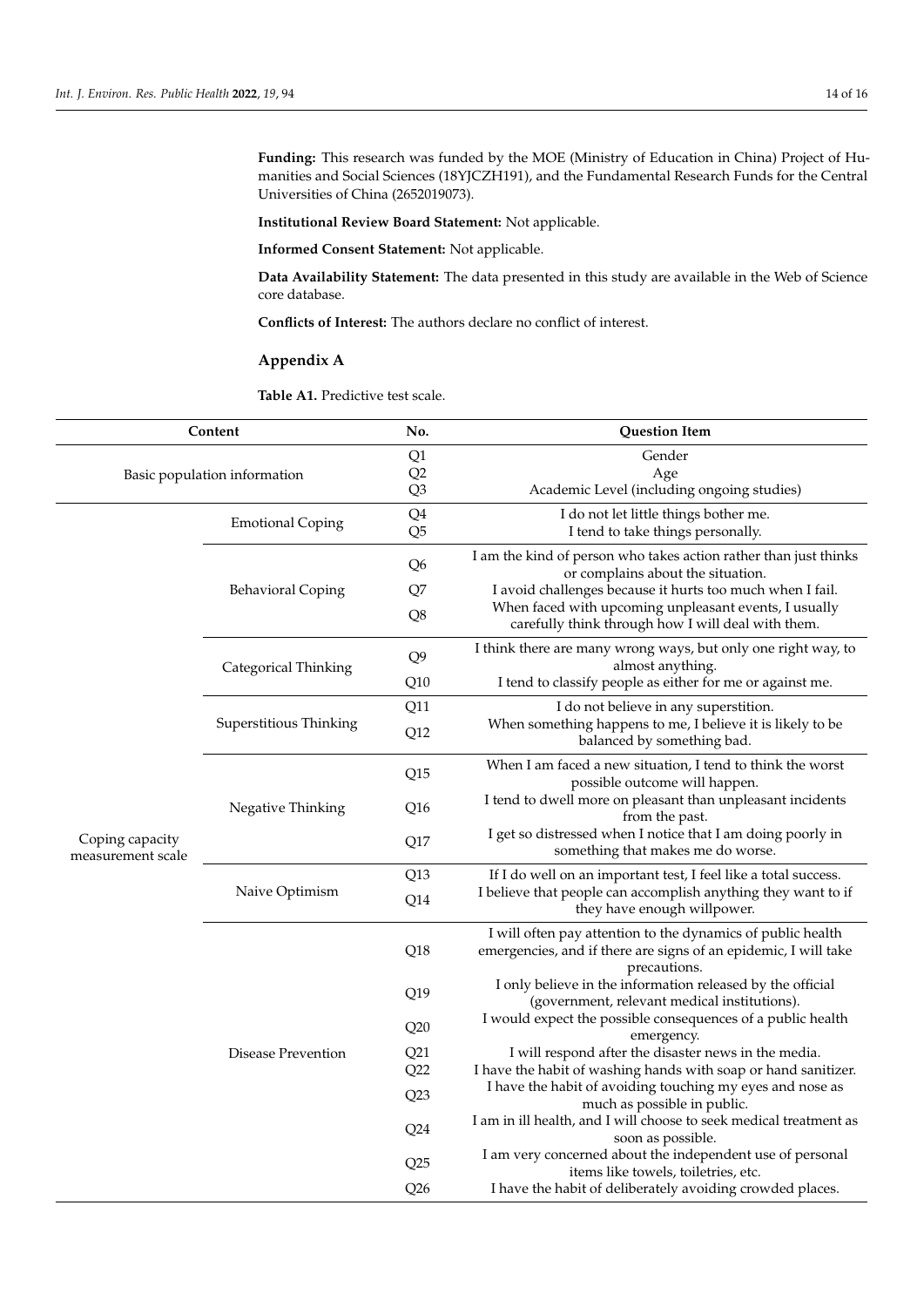| Dimension                    | No.                                       | <b>Question Item</b>                                                                                                                                                                                                                                                                                                                                                                          |  |
|------------------------------|-------------------------------------------|-----------------------------------------------------------------------------------------------------------------------------------------------------------------------------------------------------------------------------------------------------------------------------------------------------------------------------------------------------------------------------------------------|--|
| Pessimistic Thinking         | Q10<br>Q <sub>9</sub><br>Q12<br>Q7<br>Q15 | I tend to classify people as either for me or against me.<br>I think there are many wrong ways, but only one right way, to almost anything.<br>When something happens to me, I believe it is likely to be balanced by something bad.<br>I avoid challenges because it hurts too much when I fail.<br>When I am faced a new situation, I tend to think the worst possible outcome will happen. |  |
| <b>Behavioral Coping</b>     | Q26<br>Q18                                | I have the habit of deliberately avoiding crowded places.<br>I will often pay attention to the dynamics of public health emergencies, and if there are signs of<br>an epidemic, I will take precautions.<br>I only believe in the information released by the official (government, relevant                                                                                                  |  |
|                              | Q19<br>Q22<br>Q23                         | medical institutions).<br>I have the habit of washing hands with soap or hand sanitizer.<br>I have the habit of avoiding touching my eyes and nose as much as possible in public.                                                                                                                                                                                                             |  |
| <b>Emotional Coping</b>      | $\mathrm{Q}8$<br>Q20<br>Q25               | When faced with upcoming unpleasant events, I usually carefully think through how I will deal<br>with them.<br>I would expect the possible consequences of a public health emergency.<br>I am very concerned about the independent use of personal items like towels, toiletries, etc.                                                                                                        |  |
| <b>Superstition Thinking</b> | Q11<br>Q21                                | I do not believe in any superstition.<br>I will respond after the disaster news in the media.                                                                                                                                                                                                                                                                                                 |  |
| Optimistic Thinking          | Q13<br>Q <sub>16</sub><br>Q14             | If I do well on an important test, I feel like a total success.<br>I tend to dwell more on pleasant than unpleasant incidents from the past.<br>I believe that people can accomplish anything they want to if they have enough willpower.                                                                                                                                                     |  |

<span id="page-15-5"></span>**Table A2.** Initial scale dimensions and question items.

<span id="page-15-6"></span>Table A3. Formal scale of public coping capacity to public health emergencies.

| Dimension                  | No.            | <b>Ouestion Item</b>                                                                                                                        |  |  |
|----------------------------|----------------|---------------------------------------------------------------------------------------------------------------------------------------------|--|--|
| Pessimistic Thinking       | A1             | I tend to classify people as either for me or against me.                                                                                   |  |  |
|                            | A <sub>2</sub> | I think there are many wrong ways, but only one right way, to almost anything.                                                              |  |  |
|                            | A3             | When something happens to me, I believe it is likely to be balanced by something bad.                                                       |  |  |
|                            | A4             | I avoid challenges because it hurts too much when I fail.                                                                                   |  |  |
|                            | A <sub>5</sub> | When I am faced a new situation, I tend to think the worst possible outcome will happen.                                                    |  |  |
| <b>Behavioral Coping</b>   | B1             | I will often pay attention to the dynamics of public health emergencies, and if there are signs of<br>an epidemic, I will take precautions. |  |  |
|                            | B2             | I only believe in the information released by the official (government, relevant<br>medical institutions).                                  |  |  |
|                            | B <sub>3</sub> | I have the habit of avoiding touching my eyes and nose as much as possible in public.                                                       |  |  |
| <b>Emotional Coping</b>    | C <sub>1</sub> | When faced with upcoming unpleasant events, I usually carefully think through how I will deal<br>with them.                                 |  |  |
|                            | C <sub>2</sub> | I would expect the possible consequences of a public health emergency.                                                                      |  |  |
| <b>Optimistic Thinking</b> | D1             | If I do well on an important test, I feel like a total success.                                                                             |  |  |
|                            | D2             | I believe that people can accomplish anything they want to if they have enough willpower.                                                   |  |  |

#### **References**

- <span id="page-15-0"></span>1. Epstein, S.; Katz, L. Coping ability, stress, productive load, and symptoms. *J. Personal. Soc. Psychol.* **1992**, *62*, 813–825. [\[CrossRef\]](http://doi.org/10.1037/0022-3514.62.5.813)
- <span id="page-15-1"></span>2. Myburgh, C.P.; Niehaus, L.; Poggenpoel, M. School and nursing service managers' ability to hold their own amidst daily demands. *Curationis* **1999**, *22*, 36–45.
- <span id="page-15-2"></span>3. Nicholls, A.R.; Levy, A.R.; Carson, F.; Thompson, M.A.; Perry, J.L. The applicability of self-regulation theories in sport: Goal adjustment capacities, stress appraisals, coping, and well-being among athletes. *Psychol. Sport Exerc.* **2016**, *27*, 47–55. [\[CrossRef\]](http://doi.org/10.1016/j.psychsport.2016.07.011)
- 4. Ožura, A.; Šega, S. Profile of depression, experienced distress and capacity for coping with stress in multiple sclerosis patients— A different perspective. *Clin. Neurol. Neurosurg.* **2013**, *115* (Suppl. 1), S12–S16. [\[CrossRef\]](http://doi.org/10.1016/j.clineuro.2013.09.014)
- <span id="page-15-3"></span>5. Bode, C.; De Ridder, D.T.D.; Kuijer, R.G.; Bensing, J.M. Effects of an Intervention Promoting Proactive Coping Competencies in Middle and Late Adulthood. *Gerontologist* **2007**, *47*, 42–51. [\[CrossRef\]](http://doi.org/10.1093/geront/47.1.42)
- <span id="page-15-4"></span>6. Chisty, M.A.; Rahman, M. Coping capacity assessment of urban fire disaster: An exploratory study on ward no: 30 of Old Dhaka area. *Int. J. Disaster Risk Reduct.* **2020**, *51*, 101878. [\[CrossRef\]](http://doi.org/10.1016/j.ijdrr.2020.101878)